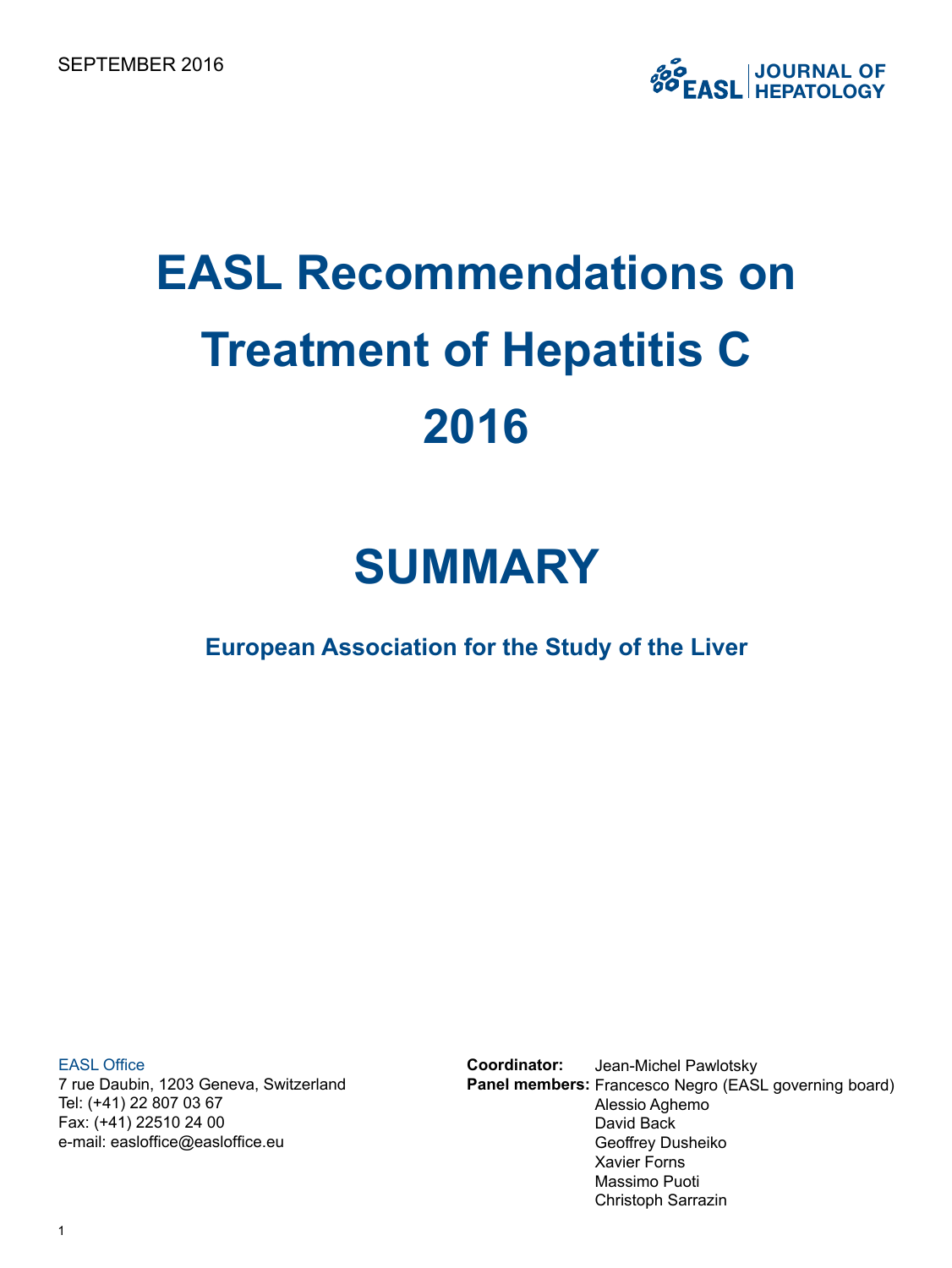## **Contents**

- **1. Diagnosis of acute and chronic hepatitis C**
- **2. Screening for chronic hepatitis C**
- **3. Goals and endpoints of HCV therapy**
- **4. Pre-therapeutic assessment**
	- **4.1.** *Search for other causes of liver disease*
	- **4.2***. Assessment of liver disease severity*
	- **4.3.** *HCV RNA or HCV core antigen detection/quantification*
	- **4.4**. *HCV genotype determination*
	- **4.5.** *HCV resistance testing*
- **5. Contraindications to therapy**
- **6. Indications for treatment: who should be treated?**
- **7. Available drugs in the European Union in 2016**
	- **7.1**. *Sofosbuvir*
	- **7.2**. *Sofosbuvir and ledipasvir*
	- **7.3**. *Sofosbuvir and velpatasvir*
	- **7.4**. *Ritonavir-boosted paritaprevir, ombitasvir and dasabuvir*
	- **7.5**. *Grazoprevir and elbasvir*
	- **7.6**. *Daclatasvir*
	- **7.7**. *Simeprevir*
	- **7.8**. *Ribavirin*
- **8. Treatment of chronic hepatitis C, including patients without cirrhosis and patients with compensated (Child-Pugh A) cirrhosis**
	- **8.1***. Treatment of HCV genotype 1 infection*
	- **8.2***. Treatment of HCV genotype 2 infection*
	- **8.3***. Treatment of HCV genotype 3 infection*
	- **8.4***. Treatment of HCV genotype 4 infection*
	- **8.5.** *Treatment of HCV genotype 5 or 6 infection*
- **9. Treatment of patients with severe liver disease with or without an indication for liver transplantation and patients in the post-liver transplant setting**
	- **9.1.** *Patients with decompensated cirrhosis, no HCC, with an indication for liver transplantation*
	- **9.2.** *Patients with HCC, without or with compensated or decompensated cirrhosis, with an indication for liver transplantation*
	- **9.3.** *Post-liver transplantation recurrence*
	- **9.4**. *Patients with decompensated cirrhosis without an indication for liver transplantation*
	- **9.5.** *Patients with HCC without an indication for liver transplantation*

#### **10. Treatment of special groups**

- **10.1***. HBV coinfection*
- **10.2.** *Immune complex-mediated manifestations of chronic hepatitis C*
- **10.1.** *Patients with comorbidities*
	- *10.3.1. Patients with renal impairment, including haemodialysis patients*
	- *10.3.2. Non-hepatic solid organ transplant recipients*
	- *10.3.3. Active drug addicts and patients on stable maintenance substitution*
	- *10.3.4. Haemoglobinopathies*
	- *10.3.5. Bleeding disorders*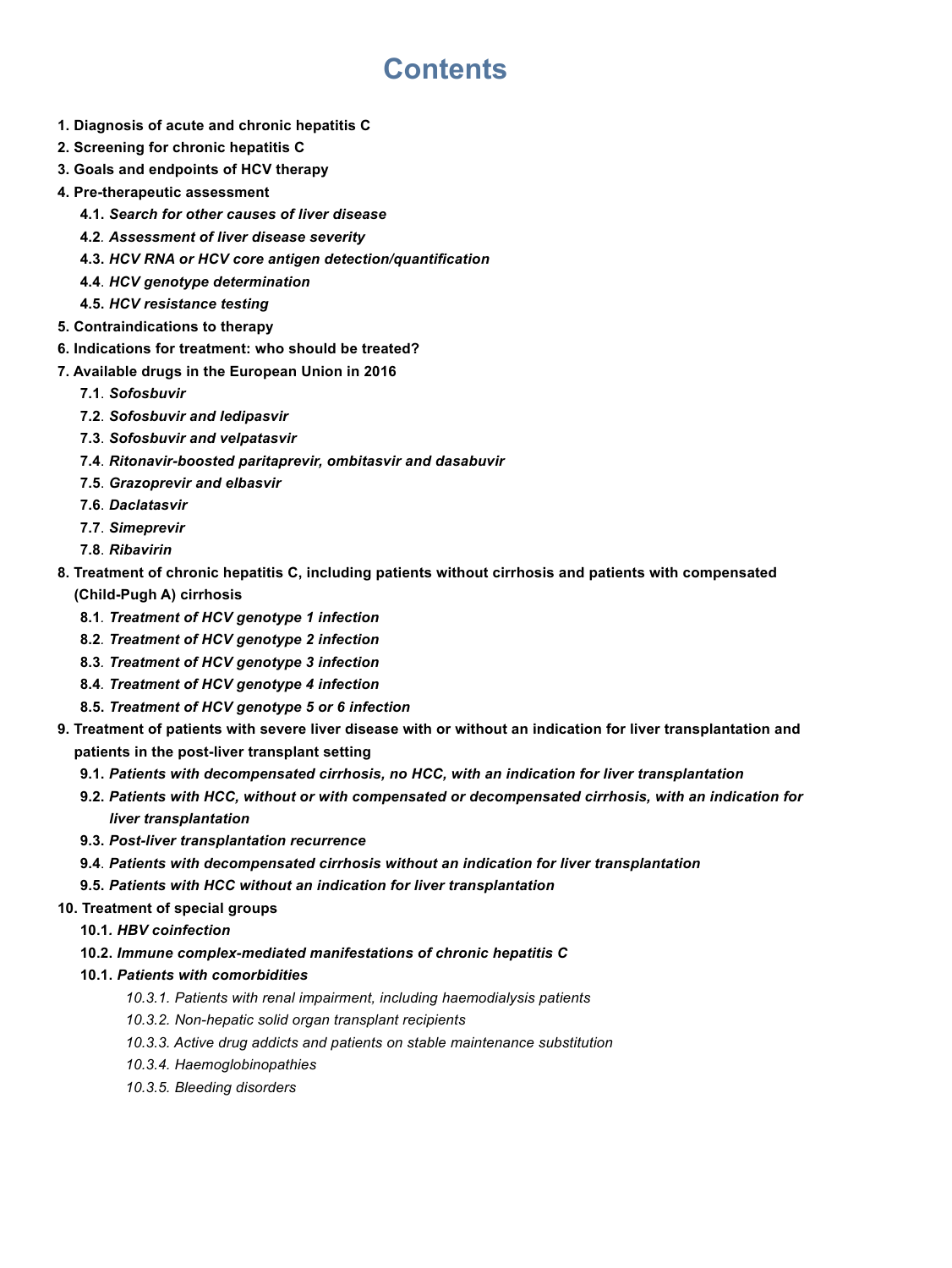#### **11. Treatment monitoring**

#### **11.1***. Monitoring of treatment efficacy*

#### **11.2***. Monitoring of treatment safety*

- *11.2.1. Sofosbuvir and ledipasvir*
- *11.2.2. Sofosbuvir and velpatasvir*
- *11.2.3. Ritonavir-boosted paritaprevir, ombitasvir and dasabuvir*
- *11.2.4. Grazoprevir and elbasvir*
- *11.2.5. Daclatasvir*
- *11.2.6. Simeprevir*
- *11.2.7. Ribavirin*
- **11.3.** *Monitoring of drug-drug interactions*
- **11.4.** *Treatment dose reductions*
- **12. Measures to improve treatment adherence**
- **13. Post-treatment follow-up of patients who achieve SVR**
- **14. Retreatment of non-sustained virological responders**
	- **14.1***. Retreatment of patients who failed after a double combination of pegylated IFN-*α *and ribavirin*
	- **14.2***. Retreatment of genotype 1 patients who failed after a triple combination of pegylated IFN-*α*, ribavirin, and telaprevir, boceprevir or simeprevir*
	- **14.3***. Retreatment of patients who failed after an IFN-free regimen (all genotypes)*
- **15. Follow-up of untreated patients and of patients with treatment failure**
- **16. Treatment of acute hepatitis C**
- **17. Perspective of new treatments**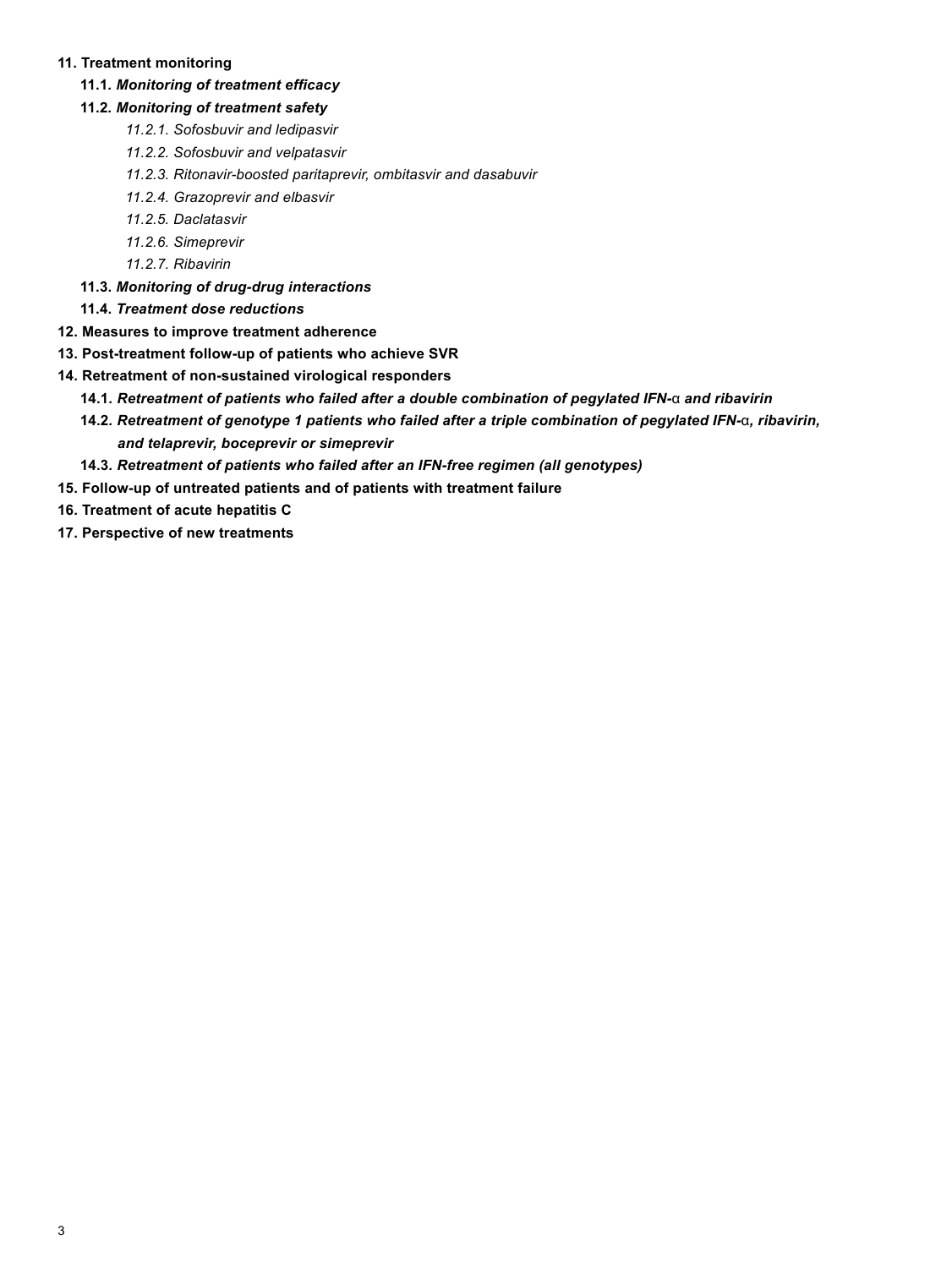#### **Methodology**

These EASL recommendations have been prepared by a panel of experts chosen by the EASL Governing Board. The recommendations were approved by the EASL Governing Board. The recommendations have been based as far as possible on evidence from existing publications and presentations at international meetings, and, if evidence was unavailable, the experts' personal experiences and opinion. Wherever possible, the level of evidence and recommendation are cited. The evidence and recommendations have been graded according to the Grading of Recommendations Assessment, Development and Evaluation (GRADE) system. The strength of recommendations thus reflects the quality of underlying evidence. The principles of the GRADE system have been enunciated [7]. The quality of the evidence in the recommendations has been classified into one of three levels: high (A), moderate (B) or low (C). The GRADE system offers two grades of recommendation: strong (1) or weak (2) (Table 1). The recommendations thus consider the quality of evidence: the higher the quality of evidence, the more likely a strong recommendation is warranted; the greater the variability in values and preferences, or the greater the uncertainty, the more likely a weaker recommendation is warranted.

These recommendations are necessarily based on currently licensed drugs. They will be updated regularly, following approval of new drug regimens by the European Medicines Agency and other national European agencies.

## **1. Diagnosis of acute and chronic hepatitis C**

- Anti-HCV antibodies are the first line diagnostic test for HCV infection (**A1**).
- In the case of suspected acute hepatitis C or in immunocompromised patients, HCV RNA testing should be part of the initial evaluation (**A1**).
- If anti-HCV antibodies are detected, HCV RNA should be determined by a sensitive molecular method (**A1**).
- Anti-HCV positive, HCV RNA-negative individuals should be retested for HCV RNA 3 months later to confirm definitive clearance (**A1**).
- HCV core antigen is a surrogate marker of HCV replication and can be used instead of HCV RNA to diagnose acute or chronic infection when HCV RNA assays are not available or not affordable (core antigen assays are slightly less sensitive than HCV RNA assays for detection of viral replication) (**A1**).

## **2. Screening for chronic hepatitis C**

- Screening strategies for HCV infection should be defined according to the local epidemiology of HCV infection, ideally within the framework of national plans (**A1**).
- Screening for HCV infection is presently based on the detection of anti-HCV antibodies (**A1**).
- Whole blood sampled on dried blood spots can be used as an alternative to serum or plasma obtained by venipuncture (**A1**).
- Rapid diagnostic tests using serum plasma, fingerstick whole blood or crevicular fluid (saliva) as matrices can be used instead of classical enzyme immunoassays to facilitate anti-HCV antibody screening and improve access to care (**A1**).
- If anti-HCV antibodies are detected, HCV RNA, or alternatively HCV core antigen if HCV RNA assays are not available or not affordable, should be determined to identify patients with on-going infection (**A1**).

## **3. Goals and endpoints of HCV therapy**

- The goal of therapy is to cure HCV infection to prevent hepatic cirrhosis, decompensation of cirrhosis, HCC, severe extrahepatic manifestations and death (**A1**).
- The endpoint of therapy is undetectable HCV RNA in blood by a sensitive assay (lower limit of detection ≤15 IU/ml) 12 weeks (SVR12) and/or 24 weeks (SVR24) after the end of treatment (**A1**).
- Undetectable HCV core antigen 12 weeks (SVR12) and/or 24 weeks (SVR24) after the end of treatment is an alternative endpoint of therapy in patients with detectable HCV core antigen prior to therapy if HCV RNA assays are not available or not affordable (**A1**).
- In patients with advanced fibrosis and cirrhosis, HCV eradication reduces the rate of decompensation and will reduce, albeit not abolish, the risk of HCC. In these patients surveillance for HCC should be continued (**A1**).

#### **4. Pre-therapeutic assessment**

#### *4.1. Search for other causes of liver disease 4.2. Assessment of liver disease severity*

- The causal relationship between HCV infection and liver disease should be established (**A1**).
- The contribution of comorbid conditions to the progression of liver disease must be evaluated and appropriate corrective measures implemented (**A1**).
- Liver disease severity should be assessed prior to therapy. Identifying patients with cirrhosis is of particular importance, as their treatment regimen and post-treatment surveillance must be adapted (**A1**).
- Fibrosis stage can be assessed by non-invasive methods initially, with liver biopsy reserved for cases where there is uncertainty or potential additional aetiologies (**A1**).
- Cardiac and renal function should be ascertained (**A1**).

## *4.3. HCV RNA or HCV core antigen detection/ quantification*

#### *4.4. HCV genotype determination 4.5. HCV resistance testing*

- HCV RNA detection and quantification should be made by a sensitive assay with a lower limit of detection of ≤15 IU/ml (**A1**).
- If HCV RNA testing is not available or not affordable, HCV core antigen detection and quantification by EIA can be used as a surrogate marker of HCV replication (**A1**).
- The HCV genotype and genotype 1 subtype (1a or 1b) must be assessed prior to treatment initiation and will determine the choice of therapy, among other parameters (**A1**).
- Systematic testing for HCV resistance prior to treatment is not recommended. Indeed, this obligation would seriously limit access to care and treatment regimens can be optimized without this information (**B1**).
- Physicians who have easy access to a reliable test assessing HCV resistance to NS5A inhibitors (spanning amino acids 24 to 93) can use these results to guide their decisions, as specified in these recommendations. The test should be based on population sequencing (reporting RASs as "present" or "absent") or deep sequencing with a cut-off of 15% (only RASs that are present in more than 15% of the sequences generated must be considered) (**B1**).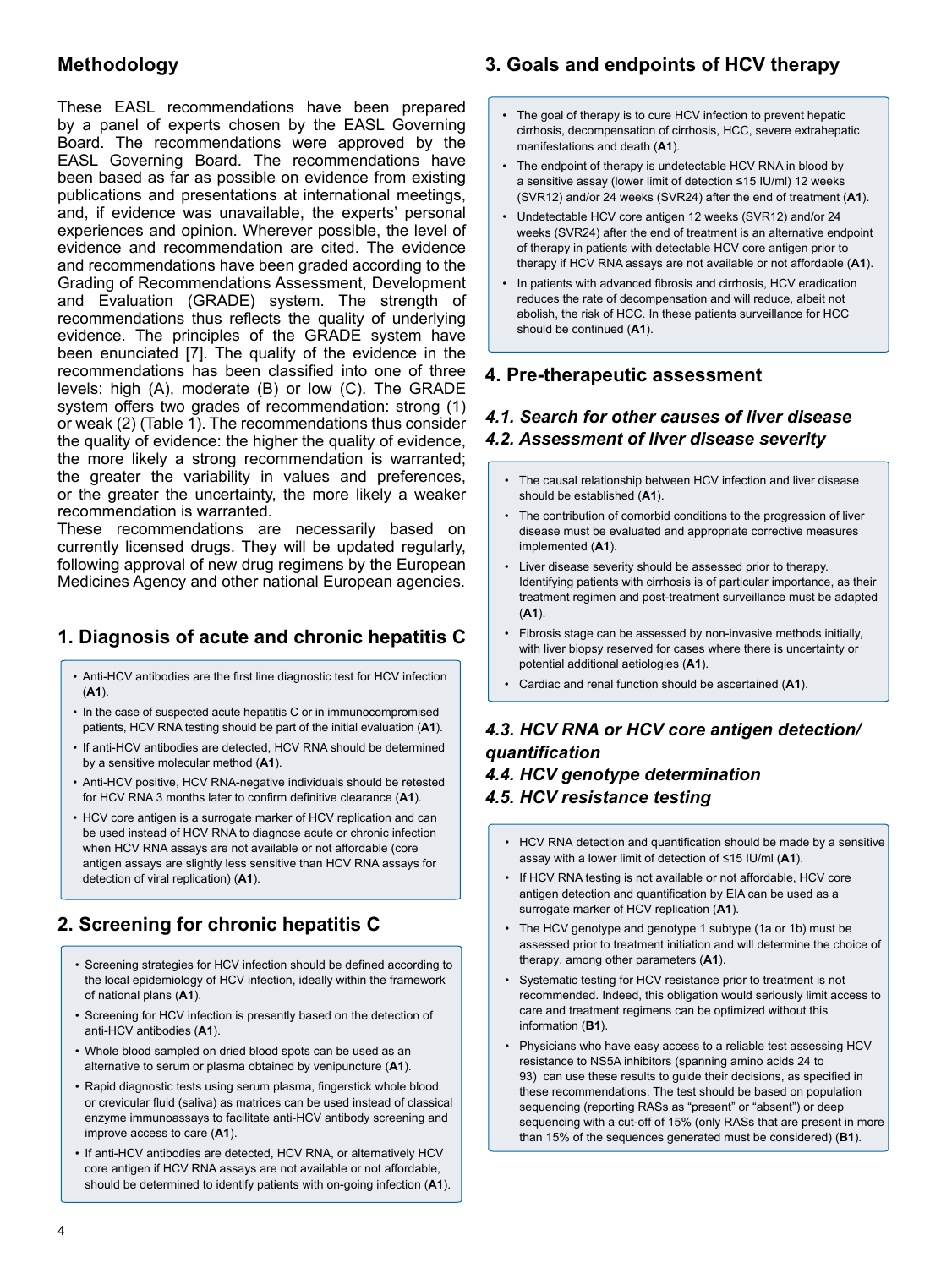## **5. Contraindications to therapy**

#### **6. Indications for treatment: who should be treated?**

- All treatment-naïve and treatment-experienced patients with compensated or decompensated chronic liver disease due to HCV must be considered for therapy (**A1**).
- Treatment should be considered without delay in patients with significant fibrosis or cirrhosis (METAVIR score F2, F3 or F4), including decompensated (Child-Pugh B or C) cirrhosis, in patients with clinically significant extra-hepatic manifestations (e.g. symptomatic vasculitis associated with HCV-related mixed cryoglobulinaemia, HCV immune complex-related nephropathy and non-Hodgkin B cell lymphoma), in patients with HCV recurrence after liver transplantation, and in individuals at risk of transmitting HCV (active injection drug users, men who have sex with men with highrisk sexual practices, women of child-bearing age who wish to get pregnant, haemodialysis patients, incarcerated individuals) (**A1**).
- Patients with decompensated cirrhosis and an indication for liver transplantation with a MELD score ≥18-20 should be transplanted first and treated after transplantation. If the waiting time is more than 6 months, these patients can be treated before transplantation (**B1**).
- Treatment is not recommended in patients with limited life expectancy due to non-liver-related comorbidities (**B2**).
- National elimination plans require the development of economic partnerships and planning to expedite unrestricted access to treatment (**B1**).

## **7. Available drugs in Europe in 2016**

- Numerous and complex drug-drug interactions are possible with the HCV DAAs. Therefore, the potential for drug-drug interactions should be considered in all patients undergoing treatment with DAAs. This requires a thorough drug-drug interaction risk assessment prior to starting therapy and before starting other medications during treatment (**A1**).
- The prescribing information for each DAA contains important information on drug-drug interactions. Summary data on key interactions can be found in Tables 4A-4F in this document. A key Internet resource is www.hep-druginteractions.org where recommendations are regularly updated (**A1**).
- Drug-drug interactions are a key consideration in treating HIV-HCV co-infected patients and it is vital that close attention is paid to anti-HIV drugs that are contraindicated, not recommended or require dose adjustment with particular DAA regimens (**A1**).
- Patients should be educated on the importance of adherence to therapy, following the dosing recommendations and reporting the use of over-the-counter medications, medications bought via the Internet, and use of party or recreational drugs (**B1**).

#### **8. Treatment of chronic hepatitis C, including patients without cirrhosis and patients with compensated (Child-Pugh A) cirrhosis**

- Indications for HCV treatment in HCV/HIV coinfected persons are identical to those in patients with HCV monoinfection (**A1**).
- IFN-free regimens are the best options in HCV-monoinfected and in HIV-coinfected patients without cirrhosis or with compensated (Child-Pugh A) cirrhosis, because of their virological efficacy, ease of use and tolerability (**A1**).
- The same IFN-free treatment regimens can be used in HIV-co-infected patients as in patients without HIV infection, as the virologi-cal results of therapy are identical. Treatment alterations or dose adjustments may be needed in case of interactions with antiretroviral drugs (**A1**).

#### *8.1. Treatment of HCV genotype 1 infection Genotype 1, Option 1: Sofosbuvir/ledipasvir*

- Patients infected with HCV genotype 1 can be treated with the fixeddose combination of sofosbuvir (400 mg) and ledipasvir (90 mg) in a single tablet administered once daily (**A1**).
- Treatment-naïve patients with or without compensated cirrhosis should be treated with the fixed-dose combination of sofosbuvir and ledipasvir for 12 weeks without ribavirin (**A1**).
- Treatment can be shortened to 8 weeks in treatment-naïve patients without cirrhosis if their baseline HCV RNA level is below 6 million (6.8 Log) IU/ml. This should be done with caution in patients with F3 fibrosis (**B1**).
- Treatment-experienced, DAA-naïve patients infected with genotype 1b with or without compensated cirrhosis should be treated with the fixed-dose combination of sofosbuvir and ledipasvir for 12 weeks without ribavirin (**A1**).
- Treatment-experienced, DAA-naïve patients infected with genotype 1a with or without compensated cirrhosis should be treated with the fixed-dose combination of sofosbuvir and ledipasvir for 12 weeks with daily weight-based ribavirin (1000 or 1200 mg in patients <75 kg or ≥75 kg, respectively) (**A1**).
- If reliable NS5A resistance testing is performed, treatmentexperienced, DAA-naïve patients infected with genotype 1a with or without compensated cirrhosis who have NS5A RASs that confer high-level resistance to ledipasvir (M28A/G/T, Q30E/G/H/K/R, L31M/V, P32L/S, H58D, and/or Y93C/H/N/S) detected at baseline should be treated with the fixed-dose combination of sofosbuvir and ledipasvir for 12 weeks with ribavirin, whereas those without ledipasvir RASs at baseline can be treated with the fixed-dose combination of sofosbuvir and ledipasvir for 12 weeks without ribavirin (**B1**).
- Treatment-experienced, DAA-naïve patients infected with genotype 1a with contraindications to the use of ribavirin or with poor tolerance to ribavirin on treatment should receive the fixed-dose combination of sofosbuvir and ledipasvir for 24 weeks without ribavirin (**B1**).

#### *Genotype 1, Option 2: Sofosbuvir/velpatasvir*

- Patients infected with HCV genotype 1 can be treated with the fixeddose combination of sofosbuvir (400 mg) and velpatasvir (100 mg) in a single tablet administered once daily (**A1**).
- Treatment-naïve and treatment-experienced patients with or without compensated cirrhosis should be treated with the fixed-dose combination of sofosbuvir and velpatasvir for 12 weeks without ribavirin (**A1**).

### *Genotype 1, Option 3: Ritonavir-boosted paritaprevir, ombitasvir and dasabuvir*

- Patients infected with HCV genotype 1 can be treated with the fixed-dose combination of ombitasvir (12.5 mg), paritaprevir (75 mg) and ritonavir (50 mg) in one single tablet (two tablets once daily with food), and dasabuvir (250 mg) (one tablet twice daily) (**A1**).
- Patients infected with subtype 1b with or without compensated cirrhosis should receive the combination of ombitasvir, paritaprevir and ritonavir plus dasabuvir for 12 weeks without ribavirin (**A1**).
- Treatment-naïve patients infected with subtype 1b without cirrhosis can receive the combination of ombitasvir, paritaprevir and ritonavir plus dasabuvir for 8 weeks without ribavirin, with caution in patients with F3 fibrosis (**B1**).
- Patients infected with subtype 1a without cirrhosis should receive the combination of ombitasvir, paritaprevir and ritonavir plus dasabuvir for 12 weeks with daily weight-based ribavirin (1000 or 1200 mg in patients <75 kg or ≥75 kg, respectively) (**A1**).
- Patients infected with subtype 1a with compensated cirrhosis should receive the combination of ombitasvir, paritaprevir and ritonavir plus dasabuvir for 24 weeks with daily weight-based ribavirin (1000 or 1200 mg in patients <75 kg or ≥75 kg, respectively) (**A1**).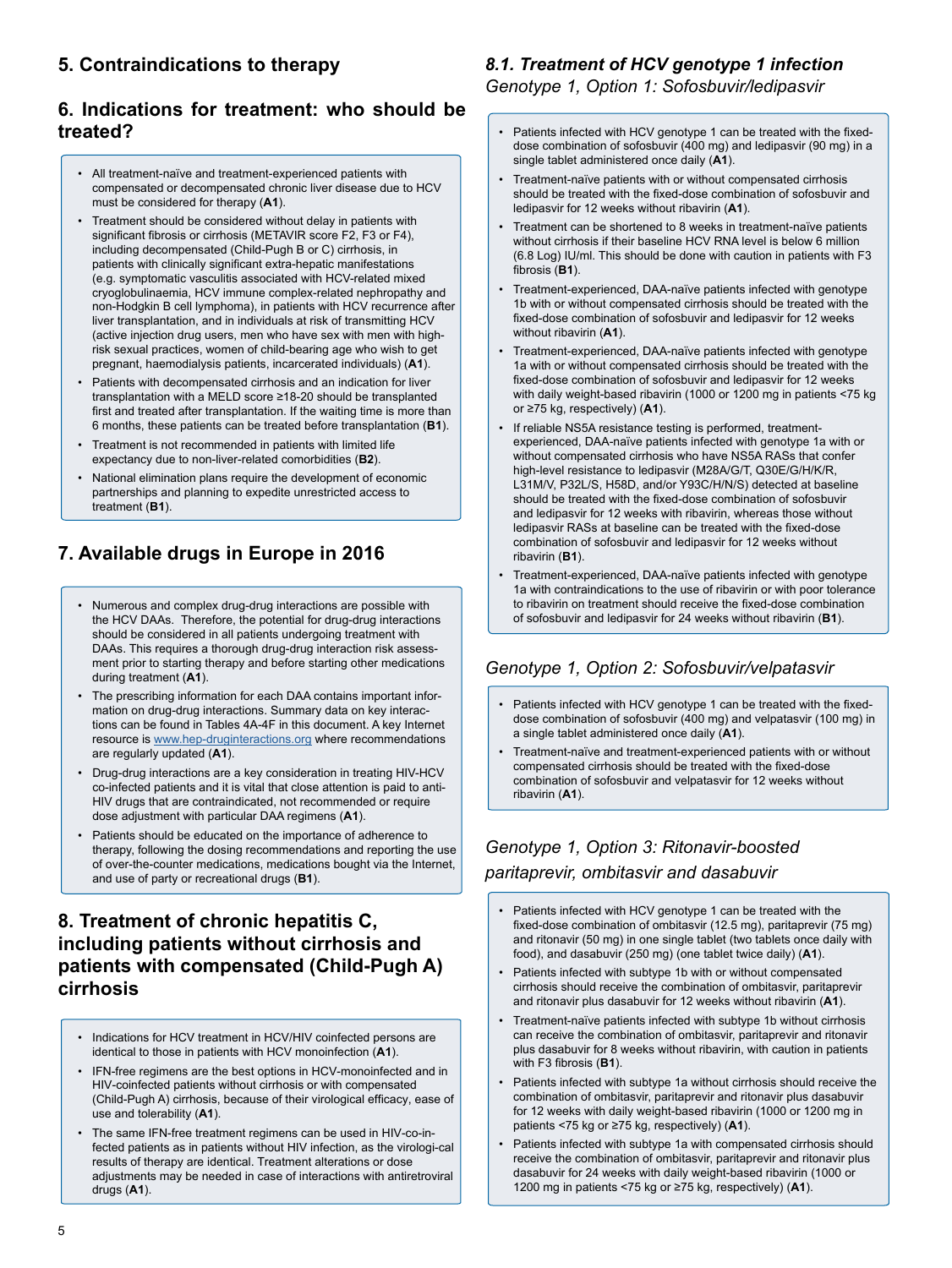- Patients infected with HCV genotype 1 can be treated with the fixeddose combination of grazoprevir (100 mg) and elbasvir (50 mg) in a single tablet administered once daily (**A1**).
- Treatment-naïve and treatment-experienced patients infected with subtype 1b with or without compensated cirrhosis should receive the combination of grazoprevir and elbasvir for 12 weeks without ribavirin (**A1**).
- If no NS5A resistance testing is performed, treatment-naïve and treatment-experienced patients infected with subtype 1a with or without compensated cirrhosis with an HCV RNA level >800,000 IU/ml (5.9  $log_{10}$  IU/ml) at baseline should receive the combination of grazoprevir and elbasvir for 16 weeks with daily weightbased ribavirin (1000 or 1200 mg in patients <75 kg or ≥75 kg, respectively). Patients infected with subtype 1a with or without compensated cirrhosis with an HCV RNA level ≤800,000 IU/ml (5.9 log<sub>10</sub> IU/ml) at baseline should receive the combination of grazoprevir and elbasvir for 12 weeks without ribavirin (**B1**).
- If reliable NS5A resistance testing is performed, treatment-naïve and treatment-experienced patients infected with subtype 1a with or without compensated cirrhosis should receive the combination of grazoprevir and elbasvir for 16 weeks with daily weight-based ribavirin (1000 or 1200 mg in patients <75 kg or ≥75 kg, respectively) if their HCV RNA level is >800,000 IU/ml and NS5A RASs that confer resistance to elbasvir (M28A/G/T, Q30D/E/G/H/K/L/R, L31F/M/V, H58D and/or Y93C/H/N/S) are present at baseline. Patients infected with subtype 1a with or without compensated cirrhosis with an HCV RNA level ≤800,000 IU/ml and those with an HCV RNA level >800,000 IU/ml without elbasvir NS5A RASs at baseline should receive the combination of grazoprevir and elbasvir for 12 weeks without ribavirin (**B1**).

#### *Genotype 1, Option 5: Sofosbuvir and daclatasvir*

- Patients infected with HCV genotype 1 can be treated with a combination of sofosbuvir (400 mg) in one tablet and daclatasvir (60 mg) in another tablet administered once daily (**A1**).
- The dose of daclatasvir must be adjusted to 30 mg in HIV-coinfected patients receiving ritonavir- or cobicistat-boosted atazanavir or cobicistat-boosted elvitegravir, and to 90 mg in HIV-coinfected patients receiving efavirenz (**B1**).
- Treatment-naïve patients with or without compensated cirrhosis should be treated with the combination of sofosbuvir and daclatasvir for 12 weeks without ribavirin (**A1**).
- Treatment-experienced, DAA-naïve patients infected with genotype 1b with or without compensated cirrhosis should be treated with the combination of sofosbuvir and daclatasvir for 12 weeks without ribavirin (**A1**).
- Based on data with the equivalent sofosbuvir and ledipasvir combination, adding daily weight-based ribavirin (1000 or 1200 mg in patients <75 kg or ≥75 kg, respectively) is recommended in treatment-experienced, DAA-naïve patients infected with genotype 1a with or without compensated cirrhosis receiving the combination of sofosbuvir and daclatasvir for 12 weeks (**C2**).
- If reliable NS5A resistance testing is performed, treatmentexperienced, DAA-naïve patients infected with genotype 1a with or without compensated cirrhosis with NS5A class RASs detected at baseline should be treated with the combination of sofosbuvir and daclatasvir for 12 weeks with ribavirin, whereas those without NS5A class RASs at baseline can be treated with the combination of sofosbuvir and daclatasvir for 12 weeks without ribavirin (**C2**).
- Treatment-experienced, DAA-naïve patients with contraindications to the use of ribavirin or with poor tolerance to ribavirin on treatment should receive the combination of sofosbuvir and daclatasvir for 24 weeks without ribavirin (**B1**).

#### *8.2. Treatment of HCV genotype 2 infection Genotype 2, Option 1: Sofosbuvir/velpatasvir*

- Patients infected with HCV genotype 2 can be treated with the fixeddose combination of sofosbuvir (400 mg) and velpatasvir (100 mg) in a single tablet administered once daily (**A1**).
- Treatment-naïve and treatment-experienced patients with or without compensated cirrhosis should be treated with the fixed-dose combination of sofosbuvir and velpatasvir for 12 weeks without ribavirin (**A1**).

#### *Genotype 2, Option 2: Sofosbuvir and daclatasvir*

- Patients infected with HCV genotype 2 can be treated with a combination of daily sofosbuvir (400 mg) and daily daclatasvir (60 mg) (**B1**).
- Treatment-naïve and treatment-experienced patients with or without compensated cirrhosis should be treated with the combination of sofosbuvir and daclatasvir for 12 weeks without ribavirin (**B1**).

## *8.3. Treatment of HCV genotype 3 infection*

*Genotype 3, Option 1: Sofosbuvir/velpatasvir*

- Patients infected with HCV genotype 3 can be treated with the fixeddose combination of sofosbuvir (400 mg) and velpatasvir (100 mg) in a single tablet administered once daily, with or without ribavirin (**A1**).
- Treatment-naïve patients without cirrhosis should be treated with the fixed-dose combination of sofosbuvir and velpatasvir for 12 weeks without ribavirin (**A1**).
- If no NS5A resistance testing is performed, treatment-experienced patients without cirrhosis, as well as treatment-naïve and treatmentexperienced patients with compensated cirrhosis, should be treated with the fixed-dose combination of sofosbuvir and velpatasvir for 12 weeks with daily weight-based ribavirin (1000 or 1200 mg in patients <75 kg or ≥75 kg, respectively) (**A1**).
- If reliable NS5A resistance testing is performed, treatmentexperienced patients without cirrhosis, as well as treatment-naïve and treatment-experienced patients with compensated cirrhosis, with the NS5A RAS Y93H detectable at baseline should be treated with the fixed-dose combination of sofosbuvir and velpatasvir for 12 weeks with daily weight-based ribavirin (1000 or 1200 mg in patients <75 kg or ≥75 kg, respectively). Patients without the NS5A RASs Y93H at baseline should receive the fixed-dose combination of sofosbuvir and velpatasvir for 12 weeks without ribavirin (**A1**).
- NS5A resistance testing for HCV genotype 3 may be technically challenging, so that a reliable result is not guaranteed in all cases (**B2**).
- Patients with contraindications to the use of ribavirin or with poor tolerance to ribavirin on treatment should receive the combination of sofosbuvir and velpatasvir for 24 weeks without ribavirin (**C1**).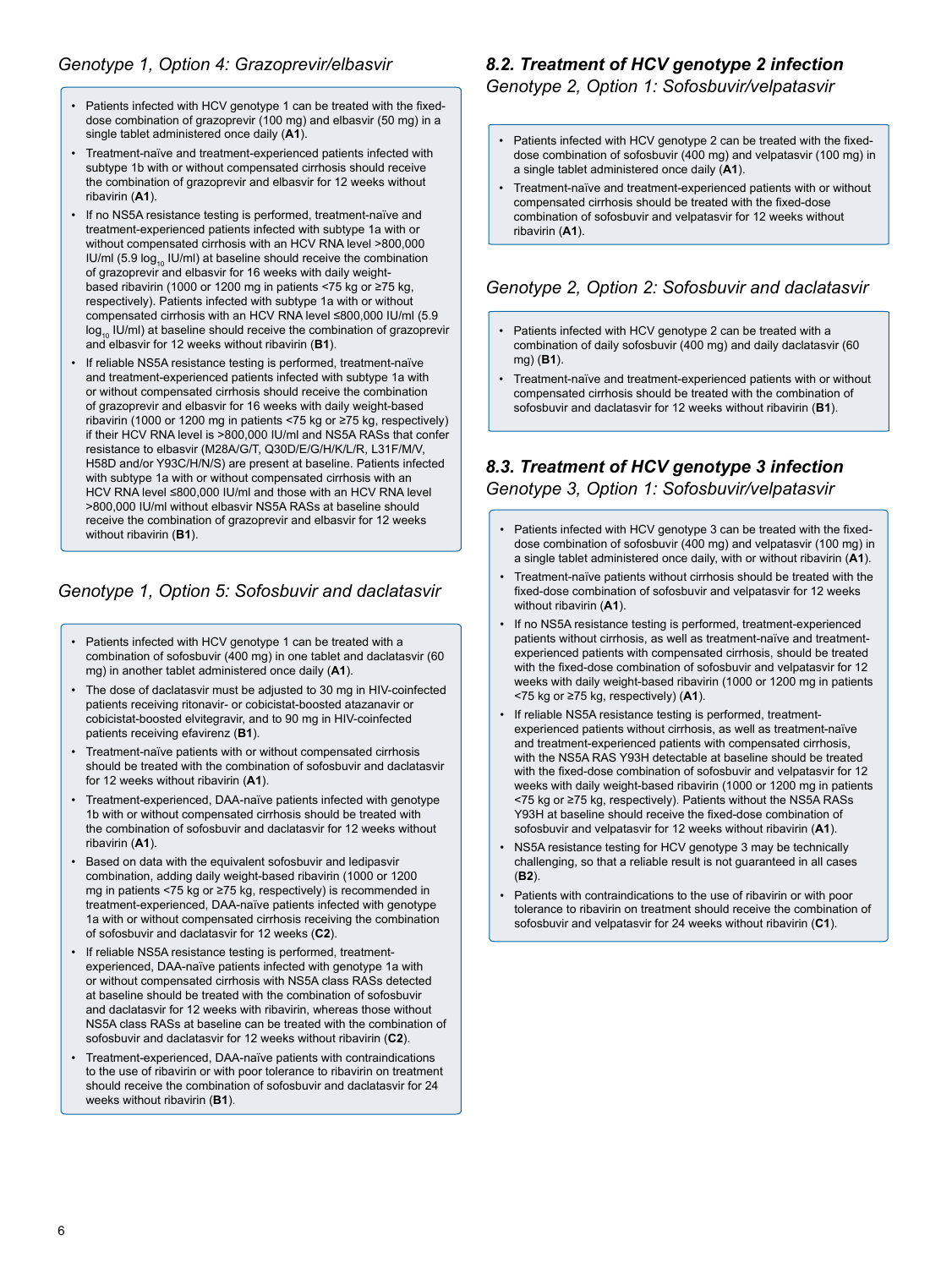#### *Genotype 3, Option 2: Sofosbuvir and daclatasvir*

- Patients infected with HCV genotype 3 can be treated with a combination of daily sofosbuvir (400 mg) and daily daclatasvir (60 mg) (**A1**).
- Treatment-naïve patients infected with HCV genotype 3 without cirrhosis should be treated with the combination of sofosbuvir and daclatasvir for 12 weeks without ribavirin (**B1**).
- If no NS5A resistance testing is performed, treatment-experienced patients infected with HCV genotype 3 without cirrhosis should be treated with the combination of sofosbuvir and daclatasvir for 12 weeks with daily weight-based ribavirin (1000 or 1200 mg in patients <75 kg or ≥75 kg, respectively) (**B1**).
- If reliable NS5A resistance testing is performed, treatmentexperienced patients without cirrhosis with the NS5A RAS Y93H detectable at baseline should be treated with the combination of sofosbuvir and daclatasvir for 12 weeks with daily weightbased ribavirin (1000 or 1200 mg in patients <75 kg or ≥75 kg. respectively). Patients without the NS5A RASs Y93H at baseline should receive the combination of sofosbuvir and daclatasvir for 12 weeks without ribavirin (**B1**).
- Treatment-naïve and treatment-experienced patients infected with HCV genotype 3 with cirrhosis should be treated with the combination of sofosbuvir and daclatasvir for 24 weeks with daily weight-based ribavirin (1000 or 1200 mg in patients <75 kg or ≥75 kg, respectively) (**C1**).
- Patients with contraindications to the use of ribavirin or with poor tolerance to ribavirin on treatment should receive the combination of sofosbuvir and daclatasvir for 24 weeks without ribavirin (**C1**).

## *8.4. Treatment of HCV genotype 4 infection Genotype 4, Option 1: Sofosbuvir/ledipasvir*

- Patients infected with HCV genotype 4 can be treated with the fixeddose combination of sofosbuvir (400 mg) and ledipasvir (90 mg) in a single tablet administered once daily (**A1**).
- Treatment-naïve patients with or without compensated cirrhosis should be treated with the fixed-dose combination of sofosbuvir and ledipasvir for 12 weeks without ribavirin (**A1**).
- Treatment-experienced patients with or without compensated cirrhosis should be treated with the fixed-dose combination of sofosbuvir and ledipasvir for 12 weeks with daily weight-based ribavirin (1000 or 1200 mg in patients <75 kg or ≥75 kg, respectively) (**B1**).
- Treatment-experienced patients with or without compensated cirrhosis with contraindications to the use of ribavirin or with poor tolerance to ribavirin on treatment should receive the fixed-dose combination of sofosbuvir and ledipasvir for 24 weeks without ribavirin (**B1**).

#### *Genotype 4, Option 2: Sofosbuvir/velpatasvir*

- Patients infected with HCV genotype 4 can be treated with the fixeddose combination of sofosbuvir (400 mg) and velpatasvir (100 mg) in a single tablet administered once daily (**A1**).
- Treatment-naïve and treatment-experienced patients with or without compensated cirrhosis should be treated with the fixed-dose combination of sofosbuvir and velpatasvir for 12 weeks without ribavirin (**A1**).

#### *Genotype 4, Option 3: Ombitasvir/paritaprevir/ ritonavir*

- Patients infected with HCV genotype 4 can be treated with the fixed-dose combination of ombitasvir (12.5 mg), paritaprevir (75 mg) and ritonavir (50 mg) in one single tablet (two tablets once daily with food), without dasabuvir (**A1**).
- Patients infected with HCV genotype 4 with and without compensated cirrhosis should be treated with the fixed-dose combination of ombitasvir, paritaprevir and ritonavir for 12 weeks with daily weightbased ribavirin (1000 or 1200 mg in patients <75 kg or ≥75 kg, respectively) (**A1**).

#### *Genotype 4, Option 4: Grazoprevir/elbasvir*

- Patients infected with HCV genotype 4 can be treated with the fixeddose combination of grazoprevir (100 mg) and elbasvir (50 mg) in a single tablet administered once daily (**A1**).
- Treatment-naïve patients infected with genotype 4 with or without compensated cirrhosis should receive the combination of grazoprevir and elbasvir for 12 weeks without ribavirin (**A1**).
- By analogy to genotype 1a patients, treatment-experienced patients infected with genotype 4 with or without compensated cirrhosis with an HCV RNA level at baseline >800,000 IU/ml should receive the combination of grazoprevir and elbasvir for 16 weeks with daily weight-based ribavirin (1000 or 1200 mg in patients <75 kg or ≥75 kg, respectively) (**B2**).

#### *Genotype 4, Option 5: Sofosbuvir and daclatasvir*

- Patients infected with HCV genotype 4 can be treated with the combination of daily sofosbuvir (400 mg) and daily daclatasvir (60 mg) (**B2**).
- Treatment-naïve patients with or without cirrhosis should be treated with the combination of sofosbuvir and daclatasvir for 12 weeks without ribavirin (**B2**).
- Based on data with other combinations, treatment-experienced patients with or without compensated cirrhosis should be treated with the combination of sofosbuvir and daclatasvir for 12 weeks with daily weight-based ribavirin (1000 or 1200 mg in patients <75 kg or ≥75 kg, respectively) (**B2**).
- In treatment-experienced patients with or without compensated cirrhosis with contraindications to the use of ribavirin, extending duration of treatment to 24 weeks must be considered (**B2**).

#### *Genotype 4, Option 6: Sofosbuvir and simeprevir*

- Patients infected with HCV genotype 4 can be treated with the combination of daily sofosbuvir (400 mg) and daily simeprevir (150 mg) (**A1**).
- Treatment-naïve patients with or without cirrhosis should be treated with the combination of sofosbuvir and simeprevir for 12 weeks without ribavirin (**A1**).
- Based on data with other combinations, treatment-experienced patients with or without compensated cirrhosis should be treated with the combination of sofosbuvir and simeprevir for 12 weeks with daily weight-based ribavirin (1000 or 1200 mg in patients <75 kg or ≥75 kg, respectively) (**B1**).
- In treatment-experienced patients with or without compensated cirrhosis with contraindications to the use of ribavirin, extending duration of treatment to 24 weeks must be considered (**C1**).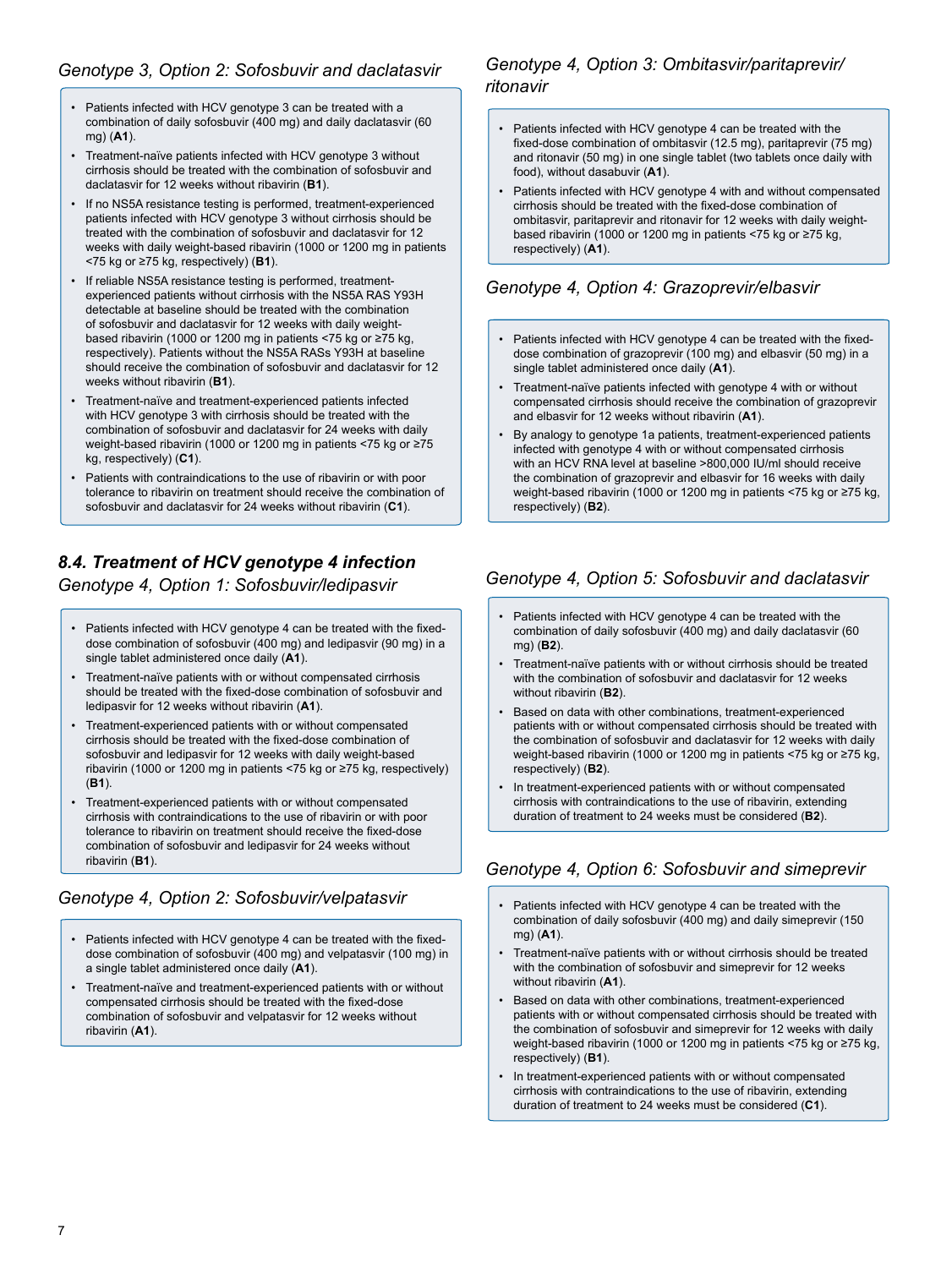#### *8.5. Treatment of HCV genotype 5 or 6 infection Genotype 5 or 6, Option 1: Sofosbuvir/ledipasvir*

- Patients infected with HCV genotype 5 or 6 can be treated with the fixed-dose combination of sofosbuvir (400 mg) and ledipasvir (90 mg) in a single tablet administered once daily (**A1**).
- Treatment-naïve patients with or without compensated cirrhosis should be treated with the combination of sofosbuvir and ledipasvir for 12 weeks without ribavirin (**B1**).
- Based on data in patients infected with HCV genotype 1, treatmentexperienced patients with or without compensated cirrhosis should be treated with the combination of sofosbuvir and ledipasvir for 12 weeks with daily weight-based ribavirin (1000 or 1200 mg in patients <75 kg or ≥75 kg, respectively) (**B1**).
- Treatment-experienced patients with or without compensated cirrhosis with contraindications to the use of ribavirin or with poor tolerance to ribavirin on treatment should receive the fixed-dose combination of sofosbuvir and ledipasvir for 24 weeks without ribavirin (**B1**).

## *Genotype 5 or 6, Option 2: Sofosbuvir/velpatasvir*

- Patients infected with HCV genotype 5 or 6 can be treated with the fixed-dose combination of sofosbuvir (400 mg) and velpatasvir (100 mg) in a single tablet administered once daily (**A1**).
- Treatment-naïve and treatment-experienced patients with or without compensated cirrhosis should be treated with the fixed-dose combination of sofosbuvir and velpatasvir for 12 weeks without ribavirin (**A1**).

#### *Genotype 5 or 6, Option 3: Sofosbuvir and daclatasvir*

- Patients infected with HCV genotype 5 or 6 can be treated with the combination of daily sofosbuvir (400 mg) and daily daclatasvir (60 mg) (**B1**).
- Treatment-naïve patients with or without cirrhosis should be treated with the combination of sofosbuvir and daclatasvir for 12 weeks without ribavirin (**B2**).
- Based on data with other combinations, treatment-experienced patients with or without compensated cirrhosis should be treated with the combination of sofosbuvir and daclatasvir for 12 weeks with daily weight-based ribavirin (1000 or 1200 mg in patients <75 kg or ≥75 kg, respectively) (**B2**).
- In treatment-experienced patients with or without compensated cirrhosis with contraindications to the use of ribavirin, extending duration of treatment to 24 weeks must be considered (**B2**).

## **9. Treatment of patients with severe liver disease with or without an indication for liver transplantation and patients in the post-liver transplant setting**

- IFN-free regimens are the only options in HCV-monoinfected and in HIV-coinfected patients with decompensated (Child-Pugh B or C) cirrhosis, with or without an indication for liver transplantation, and in patients after liver transplantation because of their virological efficacy, ease of use and tolerability (**A1**).
- The same IFN-free treatment regimens can be used in HIV-coinfected patients as in patients without HIV infection. Treatment alterations or dose adjustments may be needed in case of interactions with antiretroviral drugs (**B1**).

#### *9.1. Patients with decompensated cirrhosis, no HCC, with an indication for liver transplantation*

- Patients with decompensated cirrhosis without HCC awaiting liver transplantation with a MELD score <18-20 can be treated prior to liver transplantation. Treatment should be initiated as soon as possible in order to complete a full treatment course before transplantation and assess the effect of viral clearance on liver function, because significant improvement in liver function may lead to delisting selected cases (**B1**).
- Protease inhibitors should not be used in patients with Child-Pugh B or C decompensated cirrhosis (**A1**).
- Patients with decompensated cirrhosis without HCC awaiting liver transplantation with a MELD score <18-20 can be treated with one of the following combinations: sofosbuvir and ledipasvir, sofosbuvir and velpatasvir, or sofosbuvir and daclatasvir, with daily weight-based ribavirin (1000 or 1200 mg in patients <75 kg or ≥75 kg, respectively). In these patients, ribavirin can be started at the dose of 600 mg daily and the dose subsequently adjusted depending on tolerance (**A1**).
- Patients with decompensated cirrhosis, no HCC and a MELD score <18-20 infected with HCV genotype 1, 4, 5 or 6 should be treated with sofosbuvir and ledipasvir, sofosbuvir and velpatasvir, or sofosbuvir and daclatasvir, for 12 weeks with ribavirin (**A1**).
- Patients with decompensated cirrhosis, no HCC and a MELD score <18-20 infected with HCV genotype 2 should be treated with sofosbuvir and velpatasvir, or sofosbuvir and daclatasvir, for 12 weeks with ribavirin (**B1**).
- Patients with decompensated cirrhosis, no HCC and a MELD score <18-20 infected with HCV genotype 3 should be treated with sofosbuvir and velpatasvir, or sofosbuvir and daclatasvir, for 24 weeks with ribavirin (**B1**).
- Patients with decompensated cirrhosis with contraindications to the use of ribavirin or with poor tolerance to ribavirin on treatment should receive the fixed-dose combination of sofosbuvir and ledipasvir (genotypes 1, 4, 5 or 6), the fixed-dose combination of sofosbuvir and velpatasvir (all genotypes), or the combination of sofosbuvir and daclatasvir (all genotypes) for 24 weeks without ribavirin (**B1**).
- Due to the limited amount of safety data reported in patients with decompensated cirrhosis awaiting liver transplantation, frequent clinical and laboratory assessment is necessary (**B2**).
- Patients with decompensated cirrhosis without HCC awaiting liver transplantation with a MELD score ≥18-20 should be transplanted first, without antiviral treatment. HCV infection should be treated after liver transplantation (**B1**).
- Patients with decompensated cirrhosis without HCC awaiting liver transplantation with a MELD score ≥18-20 can be treated before transplantation if the waiting time on the transplant list exceeds 6 months, depending on the local situation (**B1**).

#### *9.2. Patients with HCC, without cirrhosis or with compensated cirrhosis, with an indication for liver transplantation*

- In patients with HCC awaiting liver transplantation with an indication for antiviral treatment, treatment can be initiated as soon as possible in order to complete a full treatment course before transplantation (**B1**).
- Patients with HCC who have no or compensated (Child-Pugh A) cirrhosis awaiting liver transplantation should be treated prior to liver transplantation, according to the general recommendations in patients with no or compensated cirrhosis and no HCC (**B1**).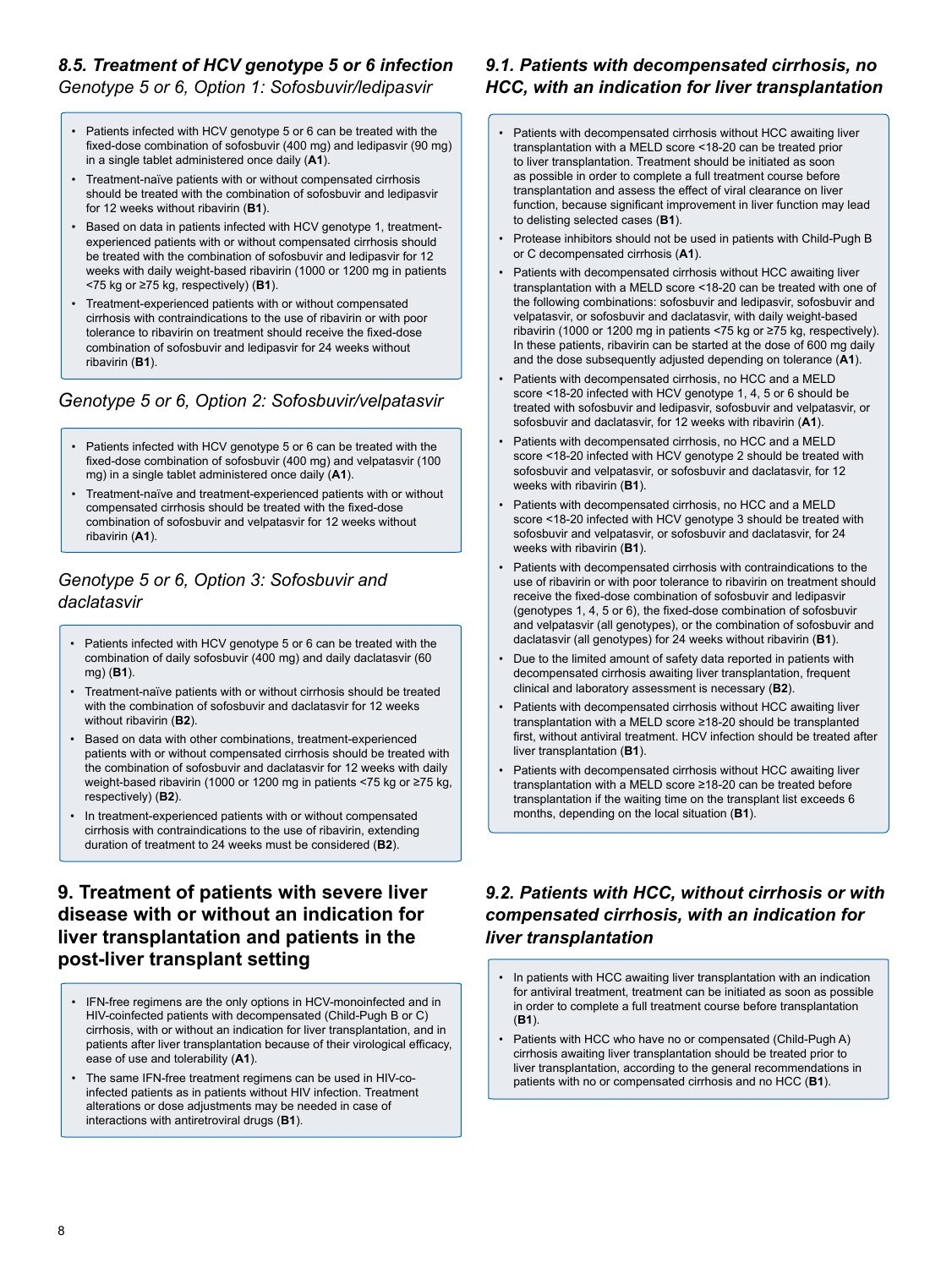#### *9.3. Post-liver transplantation recurrence*

- All patients with post-transplant recurrence of HCV infection should be considered for therapy (**A1**).
- Treatment should be initiated early after liver transplantation, ideally as early as possible when the patient is stabilized (generally after the first 3 months post-transplant), because the SVR12 rates diminish in patients with advanced post-transplant liver disease (**A1**).
- Acute cholestatic hepatitis or the presence of moderate to extensive fibrosis or portal hypertension one year after transplantation predict rapid disease progression and graft loss and indicate urgent antiviral treatment (**A1**).
- Patients with post-transplant recurrence of HCV genotype 1, 4, 5 or 6 infection without cirrhosis (F0-F3), with compensated (Child-Pugh A) cirrhosis or with decompensated (Child-Pugh B or C) cirrhosis should be treated with the fixed-dose combination of sofosbuvir and ledipasvir, or the combination of sofosbuvir and daclatasvir for 12 weeks with daily weight-based ribavirin (1000 or 1200 mg in patients <75 kg or ≥75 kg, respectively), without the need for immunosuppressant drug dose adjustments (with the probable exception of everolimus) (**A1**).
- Patients with post-transplant recurrence of HCV genotype 2 without cirrhosis (F0-F3), with compensated (Child-Pugh A) cirrhosis or with decompensated (Child-Pugh B or C) cirrhosis should be treated with the combination of sofosbuvir and daclatasvir for 12 weeks with daily weight-based ribavirin (1000 or 1200 mg in patients <75 kg or ≥75 kg, respectively), without the need for immunosuppressant drug dose adjustments (with the probable exception of everolimus) (**B1**).
- Patients with post-transplant recurrence of HCV genotype 3 should be treated with the combination of sofosbuvir and daclatasvir for 24 weeks regardless of the stage of liver disease, with daily weightbased ribavirin (1000 or 1200 mg in patients <75 kg or ≥75 kg, respectively), without the need for immunosuppressant drug dose adjustments (with the probable exception of everolimus) (**B1**).
- Patients with post-transplant recurrence of all HCV genotypes without cirrhosis (F0-F3), with compensated (Child-Pugh A) cirrhosis or with decompensated (Child-Pugh B or C) cirrhosis could be treated with the fixed-dose combination of sofosbuvir and velpatasvir for 12 weeks (24 weeks in patients with genotype 3 and decompensated (Child-Pugh B or C) cirrhosis) with daily weight-based ribavirin (1000 or 1200 mg in patients <75 kg or ≥75 kg, respectively), as soon as the results of on-going studies, particularly drug-drug interactions with immunosuppressant drugs, have been presented (**C2**).
- In patients with decompensated cirrhosis, ribavirin can be started at the dose of 600 mg daily and the dose subsequently adjusted depending on tolerance (**B1**).
- Patients with contraindications to the use of ribavirin or with poor tolerance to ribavirin on treatment should receive the fixed-dose combination of sofosbuvir and ledipasvir (genotypes 1, 4, 5 or 6), the fixed-dose combination of sofosbuvir and velpatasvir (all genotypes), or the combination of sofosbuvir and daclatasvir (all genotypes) for 24 weeks without ribavirin (**B1**).
- The need for ribavirin in post-liver transplant patients without cirrhosis or with compensated (Child-Pugh A cirrhosis) has not been demonstrated and needs further exploration (**C2**).

#### *9.4. Patients with decompensated cirrhosis without an indication for liver transplantation*

- Patients with decompensated cirrhosis (Child-Pugh B and Child-Pugh C up to 12 points) not on the waiting list for liver transplantation and without concomitant comorbidities that could impact their survival should be treated urgently (**A1**).
- Protease inhibitors should not be used in patients with Child-Pugh B and are contraindicated in patients with Child-Pugh C decompensated cirrhosis (**A1**).
- Patients with decompensated cirrhosis not on the waiting list for liver transplantation should be treated with one of the following combinations: sofosbuvir and ledipasvir, sofosbuvir and velpatasvir, or sofosbuvir and daclatasvir, with daily weight-based ribavirin (1000 or 1200 mg in patients <75 kg or ≥75 kg, respectively). In these patients, ribavirin can be started at the dose of 600 mg daily and the dose subsequently adjusted depending on tolerance (**A1**).
- Patients with decompensated cirrhosis not on the waiting list for liver transplantation infected with HCV genotype 1, 4, 5 or 6 should be treated with sofosbuvir and ledipasvir, sofosbuvir and velpatasvir, or sofosbuvir and daclatasvir for 12 weeks with ribavirin (**A1**).
- Patients with decompensated cirrhosis not on the waiting list for liver transplantation infected with HCV genotype 2 should be treated with sofosbuvir and velpatasvir or sofosbuvir and daclatasvir for 12 weeks with ribavirin (**A1**).
- Patients with decompensated cirrhosis not on the waiting list for liver transplantation infected with HCV genotype 3 should be treated with sofosbuvir and velpatasvir or sofosbuvir and daclatasvir for 24 weeks, with ribavirin (**A1**).
- Patients with decompensated cirrhosis not on the waiting list for liver transplantation with contraindications to the use of ribavirin or with poor tolerance to ribavirin on treatment should receive the fixed-dose combination of sofosbuvir and ledipasvir (genotypes 1, 4, 5 or 6), the fixed-dose combination of sofosbuvir and velpatasvir (all genotypes), or the combination of sofosbuvir and daclatasvir (all genotypes) for 24 weeks without ribavirin (**B2**).
- Due to the limited amount of safety data reported in patients with decompensated cirrhosis, frequent clinical and laboratory assessment is necessary (**B2**).

#### *9.5. Patients with HCC without an indication for liver transplantation*

• Although the long-term benefit of antiviral therapy to reduce the risk of HCC in patients undergoing resection or ablation for HCV-associated HCC is unknown, these patients frequently have advanced fibrosis and should receive appropriate antiviral therapy for their liver disease, following the recommendations above, according to the HCV genotype, prior therapy and severity of underlying liver disease (unless antiviral therapy proves to be harmful in future studies) (**B2**).

## **10. Treatment of special groups** *10.1. HBV co-infection*

- Patients with HBV coinfection should be treated with the same regimens, following the same rules as HCV monoinfected patients (**B1**).
- If chronic hepatitis B or "occult" HBV infection is detected, concurrent HBV nucleoside/nucleotide analogue therapy is indicated (**B1**).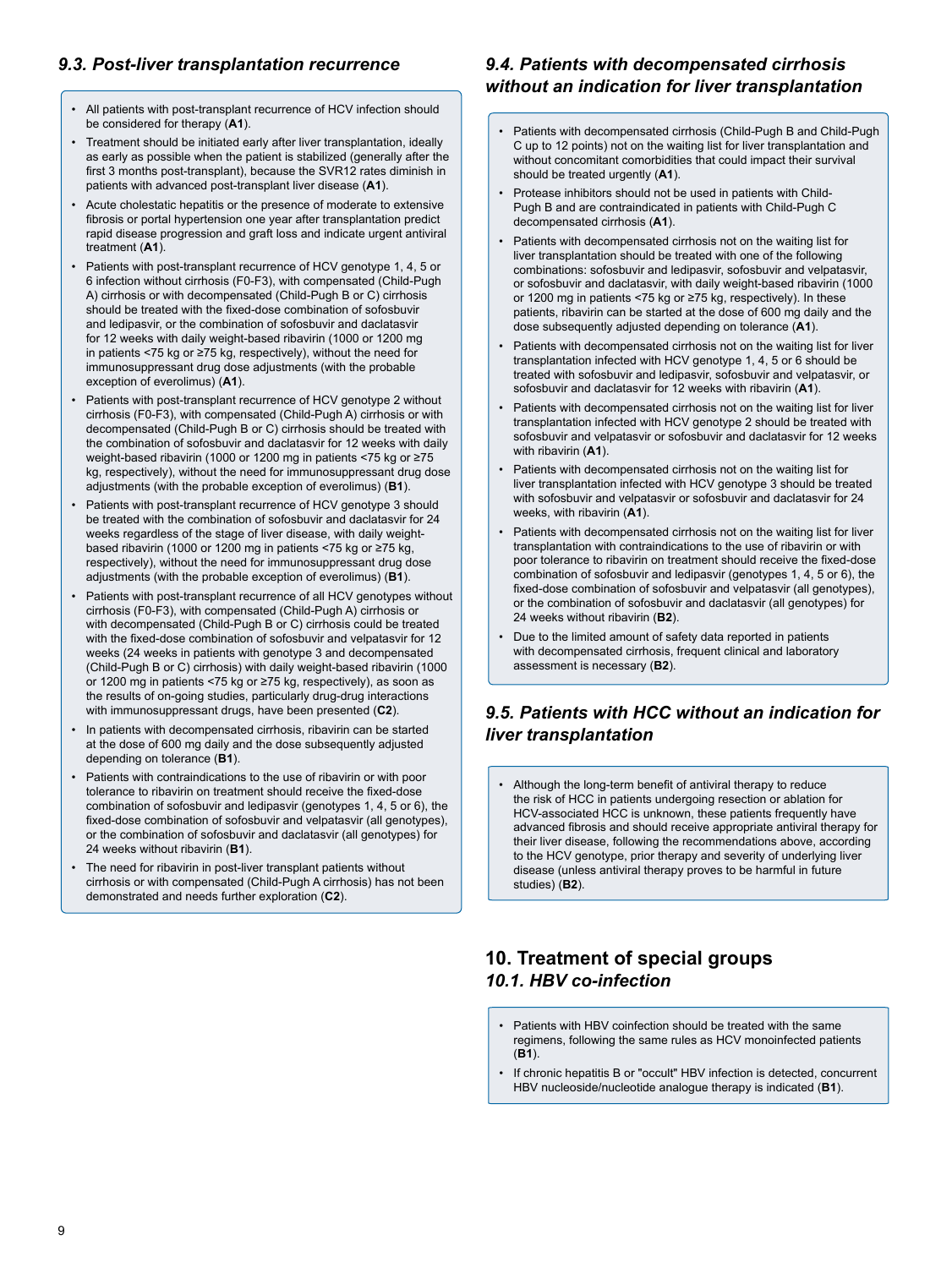#### *10.2. Immune complex-mediated manifestations of chronic hepatitis C*

- Antiviral therapy should be considered for the treatment of mixed cryoglobulinemia and renal disease associated with chronic HCV infection, according to the above recommendations. Careful monitoring for adverse events is mandatory (**B1**).
- The indication of rituximab in HCV-related renal disease must be discussed by a multidisciplinary team (**B1**).
- Treatment of HCV-associated lymphoma should utilise IFN-free regimens as appropriate, but the effect of an SVR on the overall prognosis is not yet known (**B1**).

#### *10.3. Patients with co-morbidities*

#### *10.3.1. Patients with renal impairment, including*

#### *haemodialysis patients*

- Patients with mild to moderate renal impairment (eGFR ≥30 ml/ min/1.73 m<sup>2</sup>) with HCV infection should be treated according to the general recommendations. No dose adjustments of HCV DAAs are needed, but these patients should be carefully monitored (**A1**).
- Patients with severe renal impairment (eGFR <30 ml/min/1.73 m<sup>2</sup>) and patients with end-stage renal disease on haemodialysis should be treated in expert centres, with close monitoring by a multidisciplinary team (**B1**).
- Sofosbuvir should be used with caution in patients with an eGFR <30 ml/min/1.73 m<sup>2</sup> or with end-stage renal disease because no dose recommendation can currently be given for these patients (**B1**).
- Patients with severe renal impairment (eGFR < 30 ml/min/1.73 m<sup>2</sup>) or with end-stage renal disease on haemodialysis without an indication for kidney transplantation infected with HCV genotype 1a should be treated with the combination of ritonavir-boosted paritaprevir, ombitasvir and dasabuvir for 12 weeks or with the combination of grazoprevir and elbasvir for 12 weeks, with daily ribavirin (200 mg/ day) if the haemoglobin level is >10 g/dl at baseline (**B1**).
- Patients with severe renal impairment (eGFR < 30 ml/min/1.73 m<sup>2</sup>) or with end-stage renal disease on haemodialysis without an indication for kidney transplantation infected with HCV genotype 1b should be treated with the combination of ritonavir-boosted paritaprevir, ombitasvir and dasabuvir for 12 weeks or with the combination of grazoprevir and elbasvir for 12 weeks, without ribavirin (**A1**).
- Patients with severe renal impairment (eGFR  $\leq$  30 ml/min/1.73 m<sup>2</sup>) or with end-stage renal disease on haemodialysis without an indication for kidney transplantation infected with HCV genotype 4 should be treated with the combination of ritonavir-boosted paritaprevir and ombitasvir for 12 weeks with daily ribavirin (200 mg/day) if the haemoglobin level is >10 g/dl at baseline, or with the combination of grazoprevir and elbasvir for 12 weeks without ribavirin (**B1**).
- In patients receiving ribavirin, haemoglobin levels should be carefully and frequently monitored and ribavirin administration should be interrupted in case of severe anaemia (haemoglobin <8.5 g/dl). The use of erythropoietin and, eventually, blood transfusion, may be useful in patients with severe ribavirin-induced anaemia (**B1**).
- Patients with cirrhosis, and those with a contraindication or who do not tolerate ribavirin, may benefit from 24 weeks of these therapies without ribavirin (**B2**).
- If treatment is urgently needed in patients with severe renal impairment (eGFR < 30 ml/min/1.73  $m<sup>2</sup>$ ) or with end-stage renal disease on haemodialysis without an indication for kidney transplantation infected with HCV genotype 2, these patients should receive the fixed-dose combination of sofosbuvir and velpatasvir, or the combination of sofosbuvir and daclatasvir for 12 weeks without ribavirin. Renal function may worsen and should be carefully monitored and treatment should be interrupted immediately in case of deterioration (**B1**).
- If treatment is urgently needed in patients with severe renal impairment (eGFR < 30 ml/min/1.73  $m<sup>2</sup>$ ) or with end-stage renal disease on haemodialysis without an indication for kidney transplantation infected with HCV genotype 3, these patients should receive the fixed-dose combination of sofosbuvir and velpatasvir, or the combination of sofosbuvir and daclatasvir for 12 weeks with daily ribavirin (200 mg/day) if the haemoglobin level is >10 g/dl at baseline, or for 24 weeks without ribavirin. Renal function may worsen and should be carefully monitored and treatment should be interrupted immediately in case of deterioration (**B1**).
- The risks versus benefits of treating patients with end-stage renal disease and an indication for kidney transplantation before or after renal transplantation require individual assessment (**B2**).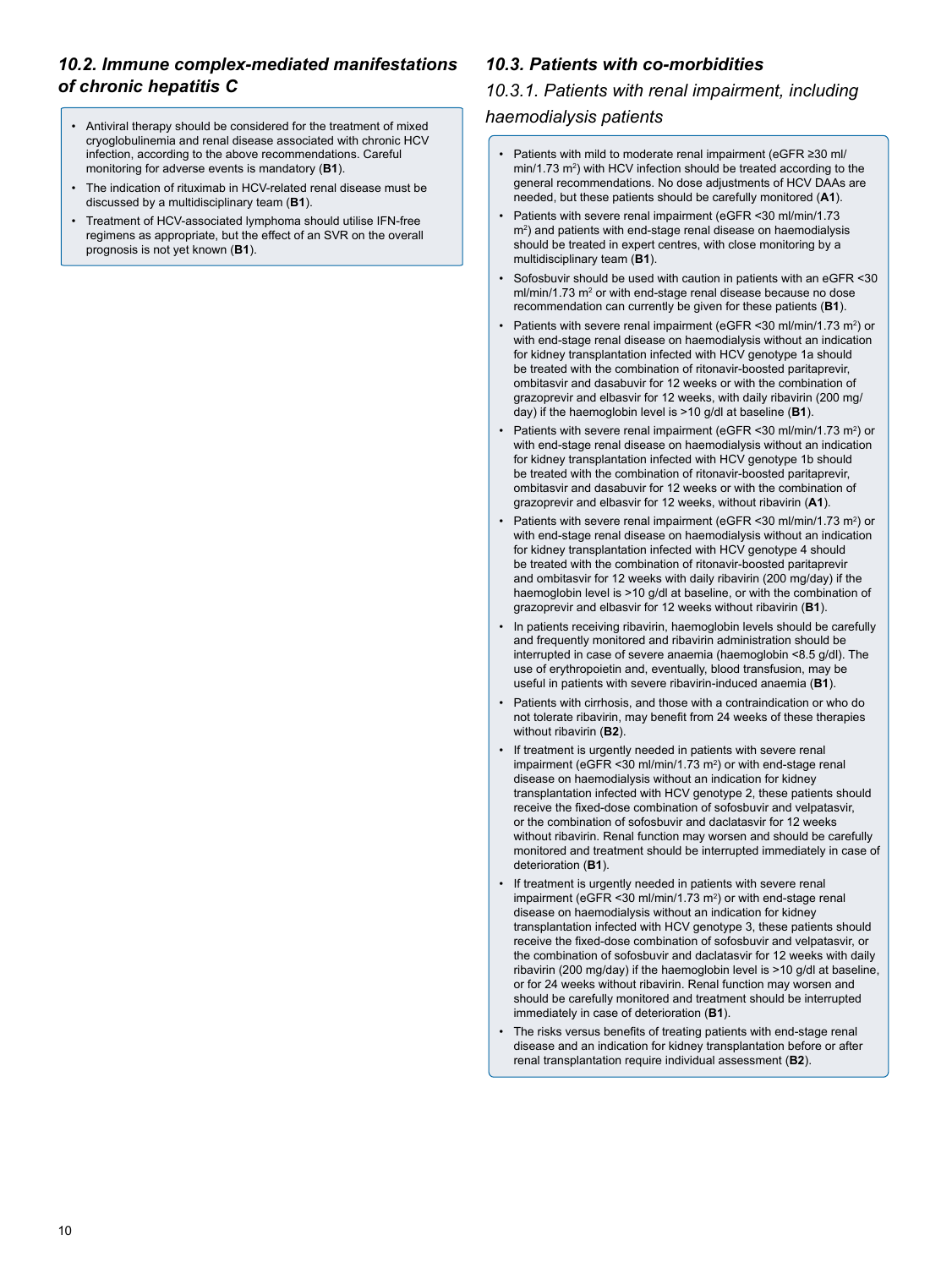#### *10.3.2. Non-hepatic solid organ transplant recipients*

- Solid organ transplant recipients, including kidney, heart, lung, pancreas or small bowel recipients should be treated for their HCV infection after transplantation, provided that their life expectancy exceeds one year (**A1**).
- Patients infected with HCV genotype 1, 4, 5 or 6 infection should be treated with the fixed-dose combination of sofosbuvir and ledipasvir, the fixed-dose combination of sofosbuvir and velpatasvir (if the drug-drug interaction profile with immunosuppressants is favourable in on-going studies), or the combination of sofosbuvir and daclatasvir according to the general recommendations, without the need for immunosuppressant drug dose adjustments (with the probable exception of everolimus) (**B1**).
- Patients infected with HCV genotype 2 should be treated with the fixed-dose combination of sofosbuvir and velpatasvir (if the drugdrug interaction profile with immunosuppressants is favourable in on-going studies) or the combination of sofosbuvir and daclatasvir according to the general recommendations, without the need for immunosuppressant drug dose adjustments (with the probable exception of everolimus) (**B1**).
- Patients infected with HCV genotype 3 should be treated with the fixed-dose combination of sofosbuvir and velpatasvir (if the drugdrug interaction profile with immunosuppressants is favourable in on-going studies) or the combination of sofosbuvir and daclatasvir according to the general recommendations, without the need for immunosuppressant drug dose adjustments (with the probable exception of everolimus) (**B1**).

## *10.3.3. Active drug addicts and patients on stable maintenance substitution*

- PWIDs should be routinely and voluntarily tested for anti-HCV antibodies and if negative, annually (**A1**).
- PWIDs should be provided with clean drug injecting equipment and access to opioid substitution therapy as part of widespread comprehensive harm reduction programs, including in prisons (**B1**).
- Pre-therapeutic education should include discussions of HCV transmission, risk factors for fibrosis progression, treatment, reinfection risk, and harm reduction strategies (**B1**).
- PWIDs should be counselled to moderate alcohol intake, or to abstain if there is evidence of advanced liver disease (**A1**).
- PWIDs should be counselled to moderate cannabis use, or to abstain if there is evidence of advanced liver disease (**B2**).
- HCV treatment for PWIDs should be considered on an individualized basis and delivered within a multidisciplinary team setting (**A1**).
- Pre-therapeutic assessment should include an evaluation of housing, education, cultural issues, social functioning and support, finances, nutrition and drug and alcohol use. PWIDs should be linked into social support services and peer support, if available (**A1**).
- A history of intravenous drug use and recent drug use at treatment initiation are not associated with reduced SVR and decisions to treat must be made on a case-by-case basis (**B1**).
- Drug and alcohol users or any other patients with on-going social issues and/or history of psychiatric disease, and those with more frequent drug use during therapy, are at risk of lower adherence and reduced likelihood of achieving SVR. They need to be monitored more closely during therapy and need more intensive multidisciplinary support (**B1**).
- Evaluation of safety and efficacy of new IFN-containing and IFN-free regimens in PWIDs is needed (**C1**).
- The anti-HCV regimens that can be used in PWIDs are the same as in non-PWIDs. They do not require specific methadone and buprenorphine dose adjustment, but monitoring for signs of opioid toxicity or withdrawal should be undertaken (**B1**).
- Awareness should be raised that liver transplantation is a therapeutic option in those with a history of intravenous drug use (**B1**).
- Opioid substitution therapy is not a contraindication for liver transplantation and individuals on opioid substitution should not be advised to reduce or stop therapy (**B1**).

#### *10.3.4. Haemoglobinopathies*

- The indications for HCV therapy are the same in patients with and without haemoglobinopathies (**A1**).
- Patients with haemoglobinopathies should be treated with an IFNfree regimen, without ribavirin (**B1**).
- The anti-HCV regimens that can be used in patients with haemoglobinopathies are the same as in patients without haemoglobinopathies (**B1**).
- When the use of ribavirin is needed, careful monitoring is recommended, and blood transfusion support may be required (**B2**).

#### *10.3.5. Bleeding disorders*

- The indications for HCV therapy are the same in patients with and without bleeding disorders (**A1**).
- Potential drug-drug interactions in HCV-HIV coinfected patients receiving antiretroviral agents requires careful selection of agents (**A1**).

## **11. Treatment monitoring**

#### *11.1. Monitoring of treatment efficacy*

- A real-time PCR-based assay with a lower limit of detection of ≤15 IU/ml should be used to monitor HCV RNA levels during and after therapy (**A1**).
- Measurement of HCV core antigen levels by EIA can be used as an alternative to HCV RNA level measurement to monitor treatment efficacy during and after therapy when HCV RNA assays are not available or not affordable (**A1**).
- In patients treated with an IFN-free regimen, HCV RNA or HCV core antigen levels should be measured at baseline, between week 2 and 4 for assessment of adherence (optional), at end-of-treatment (week 8, 12, 16 or 24 in patients treated 8, 12, 16 or 24 weeks, respectively), and 12 or 24 weeks after the end of therapy (SVR12 or SVR24, respectively) (**A2**).
- Monitoring of treatment efficacy can be simplified in order to improve access to care by measuring HCV RNA or HCV core antigen levels only at baseline and 12 or 24 weeks after the end of therapy (SVR12 or SVR24, respectively) (**A2**).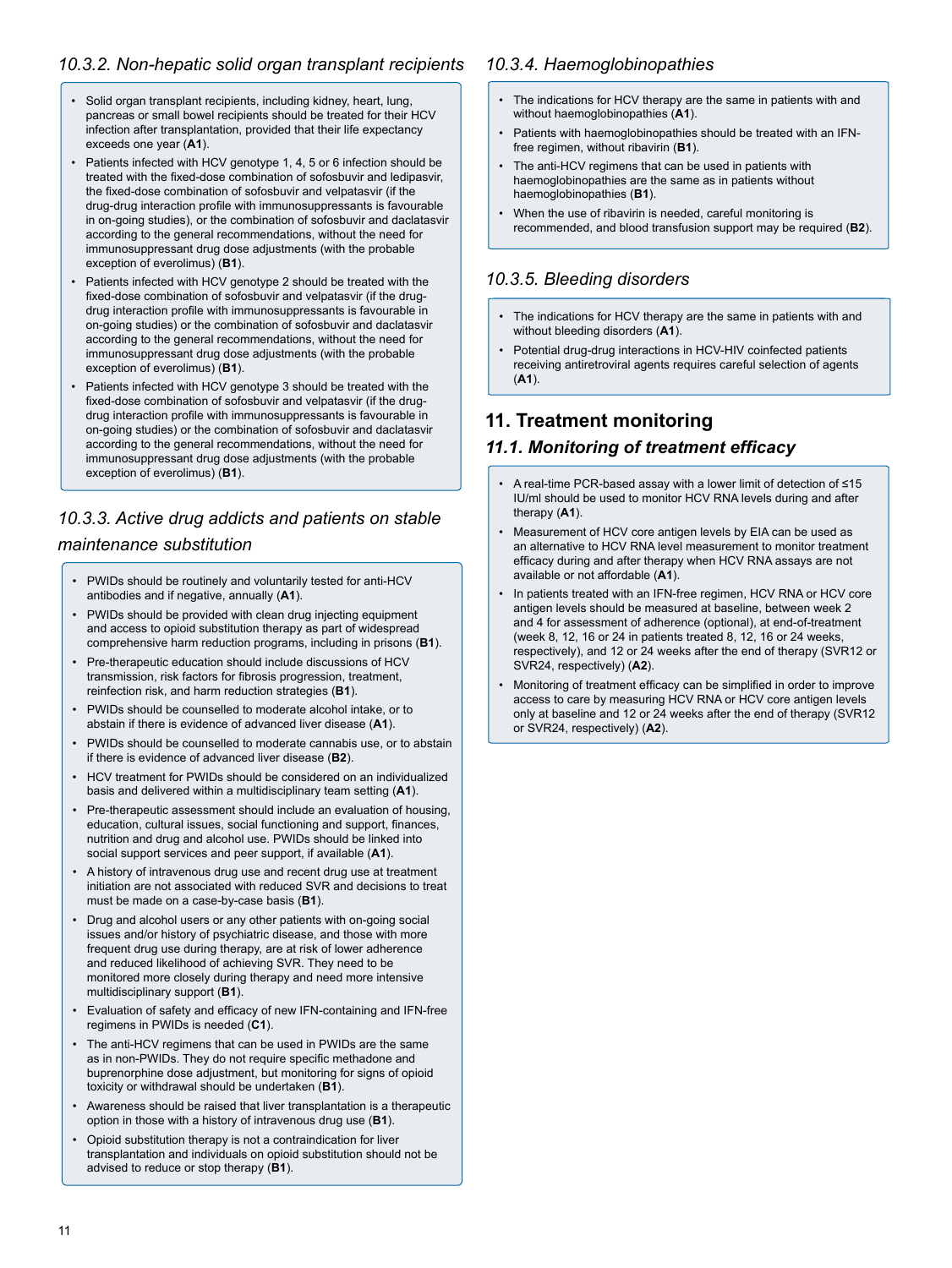#### *11.2. Monitoring of treatment safety*

- The patients receiving an IFN-free regimen should be assessed for clinical side effects at each visit (**A1**).
- Haematological side effects should be assessed at weeks 2 and 4 of therapy and at 4 to 8 week intervals thereafter in patients receiving ribavirin (**A1**).
- ALT levels should be assessed at weeks 4, 8 and 12 of therapy, and at week 24 in patients receiving 24 weeks of treatment, as well as at 12 or 24 weeks post-treatment (**A1**).
- Renal function should be checked regularly in patients receiving sofosbuvir, especially in those with reduced eGFR (**A1**).
- Monitoring for rashes and indirect bilirubin elevations without ALT elevations should be performed in patients receiving simeprevir (**A1**).
- Monitoring for indirect bilirubin increases should be performed in patients receiving the combination of ritonavir-boosted paritaprevir, ombitasvir and dasabuvir (**A1**).
- No dose adjustment of sofosbuvir and ledispavir, velpatasvir, daclatasvir or simeprevir is required in patients with mild, moderate or severe renal impairment (**B1**).
- The use of sofosbuvir is not recommended in patients with eGFR  $\leq$  30 ml/min/1.73 m<sup>2</sup>. If no other option is available and treatment is urgently needed, the appropriate dose of sofosbuvir is not yet established; thus close monitoring of renal function is required and treatment should be interrupted if the renal function deteriorates (**B1**).
- No dose adjustment of sofosbuvir and ledipasvir, velpatasvir or daclatasvir is required for patients with mild (Child-Pugh A), moderate (Child-Pugh B) or severe (Child-Pugh C) hepatic impairment (**A1**).
- Higher exposures have been observed with the protease inhibitors in patients with severe hepatic impairment and their use is not recommended in patients with Child-Pugh B and contraindicated in patients with Child-Pugh C decompensated cirrhosis (**B1**).
- Women of childbearing potential and/or their male partners must use an effective form of contraception during ribavirin-containing treatment and for a period of 6 months after the treatment has concluded (**A1**).
- An increase in ALT levels on treatment should prompt a test for HBs antigen and/or HBV DNA (**B1**).

#### *11.3. Monitoring of drug-drug interactions*

- The efficacy and toxicity of concurrent drugs given for comorbidities and potential drug-drug interactions should be monitored during treatment (**A1**).
- When possible, an interacting co-medication should be stopped for the duration of HCV treatment or the interacting co-medication should be switched to an alternative drug with less interaction potential (**B1**).

#### *11.4. Treatment dose reductions*

- The dose of ribavirin should be adjusted downward by 200 mg at decrements if the haemoglobin level drops below 10 g/dl. Ribavirin administration should be stopped if the haemoglobin levels drops below 8.5 g/dl (**A1**).
- Treatment should be promptly stopped in case of ALT flare >10 times the upper limit of normal values (**A1**).
- Treatment should be promptly stopped in case of severe bacterial infection at any site, regardless of the neutrophil count, especially in patients with decompensated cirrhosis (**A1**).
- Treatment should be stopped in case of severe adverse events of unclear origin (**B2**).

## **12. Measures to improve treatment**

#### **adherence**

- HCV treatment should be delivered within a multidisciplinary team setting, with experience in HCV assessment and therapy (**A1**).
- HCV infected patients should be counselled on the importance of adherence for attaining an SVR (**A1**).
- In patients with socioeconomic disadvantages and in migrants, social support services should be a component of HCV clinical management (**B2**).
- In persons who actively inject drugs, access to harm reduction programs is mandatory (**A1**).
- Peer-based support and patient activation assessment should be evaluated as a means to improve HCV clinical management (**B2**).
- Patients should be counselled to abstain from alcohol during antiviral therapy. Patients with on-going alcohol consumption during treatment should receive additional support during antiviral therapy (**A1**).
- HCV treatment should be considered for patients actively using drugs, provided they wish to receive treatment and are able and willing to maintain regular appointments. Also, the potential for drug-drug interactions involving prescribed and non-prescribed drugs needs to be considered (**A1**).

## **13. Post-treatment follow-up of patients who achieve an SVR**

- Non-cirrhotic patients with SVR should be retested for ALT and HCV RNA (or HCV core antigen) at 48 weeks post-treatment, then discharged if ALT is normal and HCV RNA is negative (**A1**).
- Patients with advanced fibrosis (F3) and cirrhotic patients with SVR should undergo surveillance for HCC every 6 months by means of ultrasound (**A1**).
- Guidelines for management of portal hypertension and varices should be implemented, though index variceal bleed is seldom seen in low-risk patients after the achievement of SVR (unless additional causes for on-going liver damage are present and persist) (**A2**).
- Patients with on-going drug use should not be excluded from HCV treatment on the basis of perceived risk of reinfection (**A1**).
- The risk of reinfection should be explained, to positively modify risk behaviour (**A1**).
- Following SVR, monitoring for HCV reinfection through annual HCV RNA assessment should be undertaken in people who inject drugs or men who have sex with men with on-going risk behaviour (**A1**).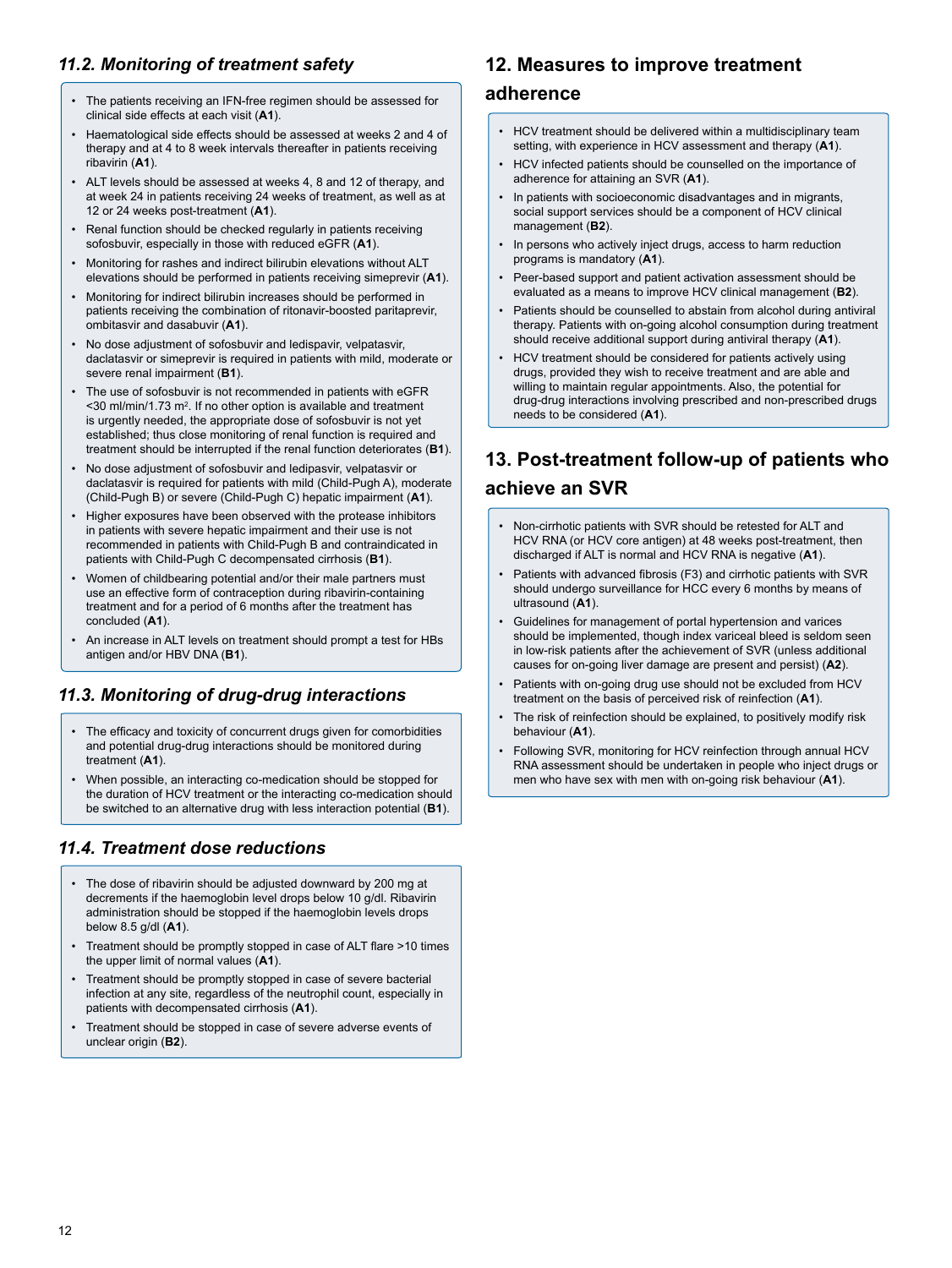## **14. Retreatment of non-sustained virological**

#### **responders**

*14.1. Retreatment of patients who failed after a double combination of pegylated IFN-α and ribavirin*

*14.2. Retreatment of genotype 1 patients who failed after a triple combination of pegylated IFN-α, ribavirin, and telaprevir, boceprevir or simeprevir*

## *14.3. Retreatment of patients who failed after an IFN-free regimen (all genotypes)*

- Patients who failed after pegylated IFN-α and ribavirin combination treatment must be retreated according to the above recommendations by HCV genotype (**A1**).
- Patients infected with HCV genotype 1 who failed after a triple combination regimen of pegylated IFN-α, ribavirin and telaprevir, boceprevir or simeprevir should be retreated with the IFN-free combination of sofosbuvir and ledipasvir, sofosbuvir and velpatasvir, or sofosbuvir and daclatasvir, with ribavirin for 12 weeks (**A1**).
- Patients who failed on a DAA-containing regimen should be retreated with an IFN-free regimen for 12 weeks with weight-based ribavirin if they have no, mild or moderate fibrosis (METAVIR score F0 to F2), for 24 weeks with ribavirin if they have extensive fibrosis (F3) or cirrhosis, unless otherwise specified below (**B1**).
- Patients who failed on sofosbuvir alone or sofosbuvir plus ribavirin or sofosbuvir plus pegylated IFN-α and ribavirin can be retreated with a combination of sofosbuvir and ledipasvir (genotypes 1, 4, 5 or 6), sofosbuvir and velpatasvir (all genotypes), ritonavir-boosted paritaprevir, ombitasvir and dasabuvir (genotype 1), ritonavirboosted paritaprevir and ombitasvir (genotype 4), grazoprevir and elbasvir (genotypes 1 or 4; 24 weeks in F0-F2 patients with HCV RNA >800,000 IU/ml), sofosbuvir plus daclatasvir (all genotypes), or sofosbuvir plus simeprevir (genotype 4) (**B2**).
- Patients infected with genotype 1 or 4 who failed on a regimen containing sofosbuvir and simeprevir should be retreated with a combination of sofosbuvir with ledipasvir, sofosbuvir and velpatasvir, or sofosbuvir and daclatasvir (**B1**).
- Patients infected with HCV genotype 1 or 4 who failed on a regimen containing an NS5A inhibitor, such as ledipasvir, velpatasvir, ombitasvir, elbasvir or daclatasvir, should be retreated with a combination of sofosbuvir, ritonavir-boosted paritaprevir, ombitasvir and dasabuvir (genotype 1), with a combination of sofosbuvir, ritonavir-boosted paritaprevir and ombitasvir (genotype 4), with a combination of sofosbuvir, grazoprevir and elbasvir (genotypes 1 and 4) or with a combination of sofosbuvir, simeprevir and daclatasvir (genotypes 1 or 4), for 12 weeks (genotype 1b or 4 patients with METAVIR score F0 to F2) or 24 weeks (all patients with genotype 1a; genotype 1b and 4 patients with METAVIR score F3 or with compensated cirrhosis) with ribavirin. Treatment should be administered with caution in patients with extensive fibrosis (METAVIR score F3) or compensated cirrhosis due to a possible risk of severe adverse events of some of these combinations (**B1**).
- Patients infected with HCV genotype 2, 3, 5 or 6 who failed on a regimen containing an NS5A inhibitor, such as ledipasvir, velpatasvir or daclatasvir, should be retreated with a combination of sofosbuvir and velpatasvir for 24 weeks with ribavirin (**B1**).
- Alternatively, patients without an urgent need for treatment can wait until more data and/or alternative therapeutic options become available (**A1**).
- The utility of HCV resistance testing prior to retreatment in patients who failed on any of the DAA-containing treatment regimens is unknown. If reliable resistance testing is performed, retreatment can be guided by probabilities of response according to the resistance profile observed in the context of an experienced multidisciplinary team (**B2**).

## **15. Follow-up of untreated patients and of patients with treatment failure**

- Untreated patients with chronic hepatitis C and those who failed prior treatment should be regularly followed (**A1**).
- Non-invasive methods for staging fibrosis are best suited for follow-up assessment at intervals of 1 to 2 years (**A1**).
- HCC surveillance every 6 months must be continued indefinitely in patients with advanced fibrosis (F3) and cirrhosis (**A1**).

## **16. Treatment of acute hepatitis C**

- Patients with acute hepatitis C should be treated with a combination of sofosbuvir and ledipasvir (genotypes 1, 4, 5 and 6), a combination of sofosbuvir and velpatasvir (all genotypes), or a combination of sofosbuvir and daclatasvir (all genotypes) for 8 weeks without ribavirin (**B1**).
- Patients with acute hepatitis C and HIV coinfection and/or a baseline HCV RNA level >1 million IU/ml (6.0 log IU/ml) may need to be treated for 12 weeks with the same combination regimens (**B2**).
- SVR should be assessed at 12 and 24 weeks post-treatment because late relapses have been reported (**B2**).
- There is no indication for antiviral therapy as post-exposure prophylaxis in the absence of documented HCV transmission (**B1**).

## **17. Perspective of new treatments**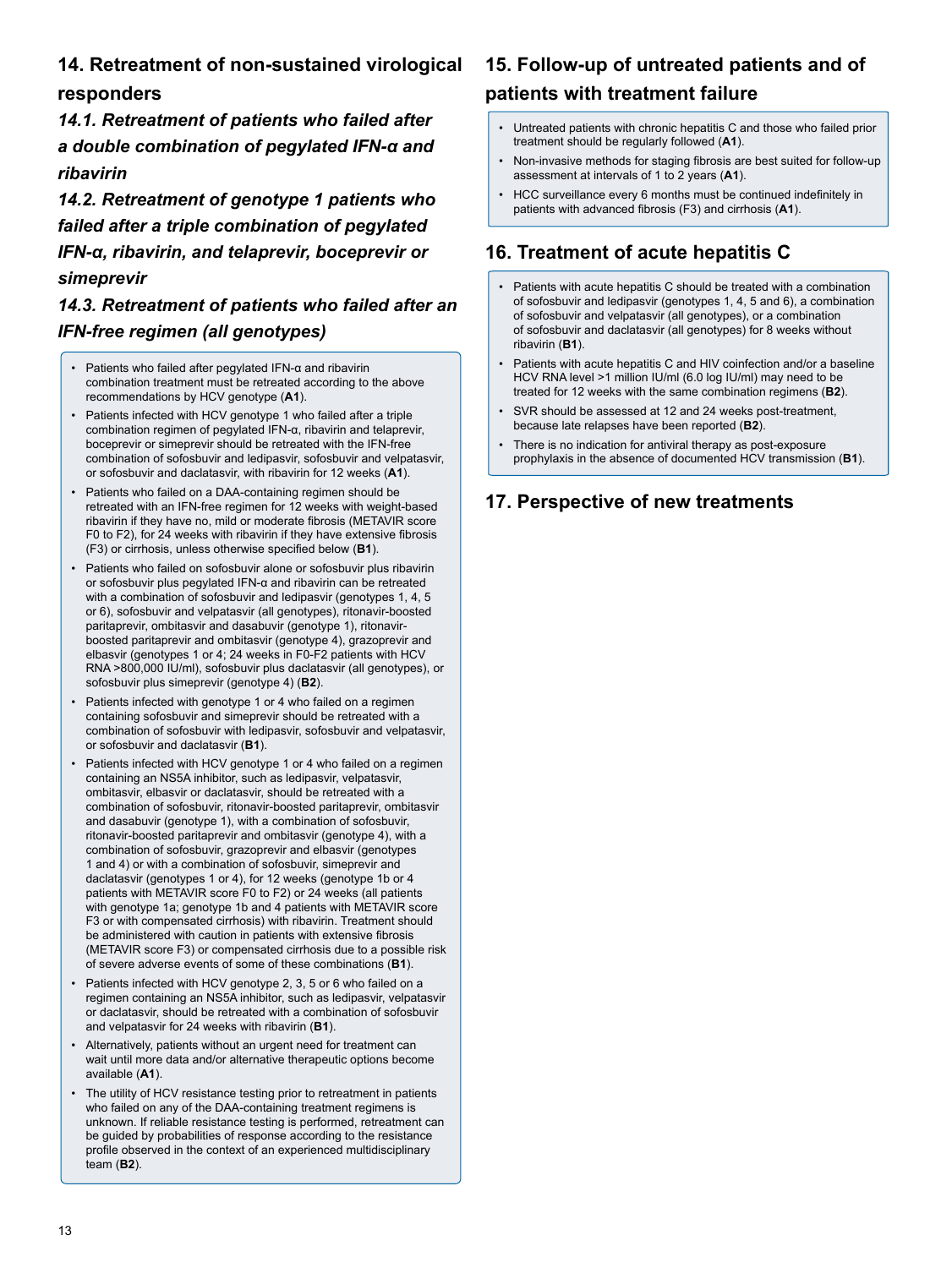## **Conflict of interest**

#### **Jean-Michel Pawlotsky:**

*Grant and research support: Abbvie, and Gilead.*

*Advisory Boards: Abbvie, Bristol-Myers Squibb, Gilead, Janssen, and Merck.*

*Speaking and teaching: Abbvie, Bristol-Myers Squibb, Gilead, Janssen, and Merck.*

#### **Alessio Aghemo:**

*Advisory Boards: Abbvie, Bristol-Myers Squibb, Gilead, Janssen, and Merck. Speaking and teaching: Abbvie, Bristol-Myers Squibb, Gilead, Janssen, and Merck.*

#### **David Back:**

*Grant and research support: Abbvie, Bristol-Myers Squibb, Gilead, Janssen, Merck, and Viiv. Advisory Boards: Abbvie, Gilead, Janssen, and Merck.*

*Speaking and teaching: Abbvie, Bristol-Myers Squibb, Gilead, Janssen, and Merck.*

#### **Geoffrey Dusheiko:**

*Grant and research support: Abbvie, Bristol-Myers Squibb, Gilead, GlaxoSmithKline, Janssen, and Merck. Advisory Boards: Abbvie, Bristol-Myers Squibb, Gilead, GlaxoSmithKline, Janssen, and Merck.*

*Speaking and teaching: Abbvie, Bristol-Myers Squibb, Gilead, GlaxoSmithKline, Janssen, and Merck.*

#### **Xavier Forns:**

*Grant and research support: Abbvie, and Janssen. Advisory Boards: Abbvie, Gilead, and Janssen.*

#### **Francesco Negro**

*Grant and research support: AbbVie, and Gilead. Advisory Boards: AbbVie, Bristol-Myers Squibb, Gilead, and Merck. Speaking and teaching: Bristol-Myers Squibb, and Merck.*

#### **Massimo Puoti:**

*Grant and research support: Gilead.*

*Advisory Boards: Abbvie, Bristol-Myers Squibb, Gilead, Janssen, and Merck.*

*Speaking and teaching: Bristol-Myers Squibb, Gilead, Janssen, and Merck.*

#### **Christoph Sarrazin**:

*Grant and research support: Abbott Molecular, Abbvie, Gilead, Janssen, Qiagen, Roche, and Siemens. Advisory Boards: Abbott Molecular, Abbvie, Bristol-Myers Squibb, Gilead, Janssen, and Merck. Speaking and teaching: Abbott Molecular, Abbvie, Bristol-Myers Squibb, Gilead, Janssen, Merck, Qiagen, and Siemens.*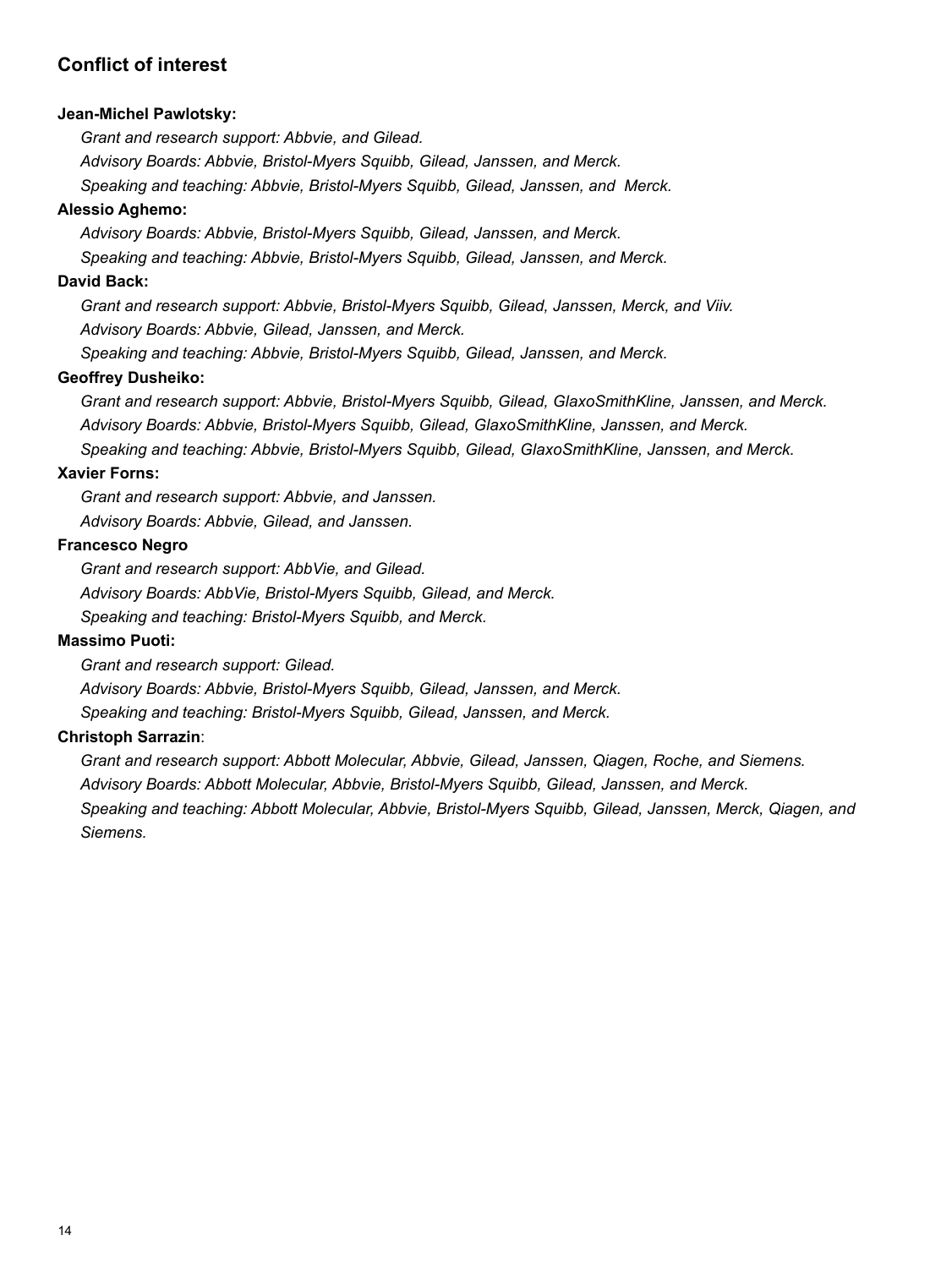## **Table 1. Evidence grading used (adapted from the GRADE system).**

| Evidence quality | <b>Notes</b>                                                                                                                                                                         | Grading |
|------------------|--------------------------------------------------------------------------------------------------------------------------------------------------------------------------------------|---------|
| High             | Further research is very unlikely to change our confidence in the estimate of effect                                                                                                 | A       |
| Moderate         | Further research is likely to have an important impact on our confidence in the estimate of effect and may change<br>the estimate                                                    | в       |
| Low              | Further research is very likely to have an important impact on our confidence in the estimate of effect and is likely<br>to change the estimate. Any change of estimate is uncertain | С       |
| Recommendation   | <b>Notes</b>                                                                                                                                                                         | Grading |
| Strong           | Factors influencing the strength of the recommendation included the quality of the evidence, presumed patient-im-<br>portant outcomes, and cost                                      |         |
| Weak             | Variability in preferences and values, or more uncertainty. Recommendation is made with less certainty, higher<br>cost or resource consumption                                       |         |

**Table 2. Clinically relevant resistance-associated substitutions (RASs), i.e. RASs which, when detected at baseline by means of either population sequencing or deep sequencing with a cut-off of 15%, may influence the choice of first-line treatment regimen.**

| NS5A            | Ledipasvir RASs                            | Elbasvir RASs                                        | NS5A RASs                               |
|-----------------|--------------------------------------------|------------------------------------------------------|-----------------------------------------|
| amino<br>acid   | Genotype 1a                                | Genotype 1a                                          | Genotype 3                              |
| position        | Sofosbuvir/<br>Ledipasvir<br>treatment     | Grazoprevir/<br>Elbasvir<br>treatment                | Sofosbuvir/<br>Velpatasvir<br>treatment |
| M28             | <b>M28A</b><br><b>M28G</b><br><b>M28T</b>  | <b>M28A</b><br><b>M28G</b><br><b>M28T</b>            |                                         |
| Q30             | Q30E<br>Q30G<br>Q30H<br>Q30K<br>Q30R       | Q30D<br>Q30E<br>Q30G<br>Q30H<br>Q30K<br>Q30L<br>Q30R |                                         |
| L31             | <b>L31M</b><br>L31V                        | L31F<br><b>L31M</b><br>L31V                          |                                         |
| P32             | <b>P32L</b><br><b>P32S</b>                 |                                                      |                                         |
| H <sub>58</sub> | <b>H58D</b>                                | <b>H58D</b>                                          |                                         |
| Y93             | Y93C<br>Y93H<br><b>Y93N</b><br><b>Y93S</b> | Y93C<br>Y93H<br><b>Y93N</b><br><b>Y93S</b>           | Y93H                                    |

## **Table 3. Approved HCV DAAs in Europe in 2016 and ribavirin.**

| Product                               | Presentation                                                                              | Posology                                                                                                                                      |
|---------------------------------------|-------------------------------------------------------------------------------------------|-----------------------------------------------------------------------------------------------------------------------------------------------|
| Sofosbuvir                            | Tablets containing 400 mg of sofosbuvir                                                   | One tablet once daily (morning)                                                                                                               |
| Sofosbuvir/ledipasvir                 | Tablets containing 400 mg of sofosbuvir and 90 mg of ledipasvir                           | One tablet once daily (morning)                                                                                                               |
| Sofosbuvir/velpatasvir                | Tablets containing 400 mg of sofosbuvir and 100 mg of velpatasvir                         | One tablet once daily (morning)                                                                                                               |
| Paritaprevir/ombitasvir/<br>ritonavir | Tablets containing 75 mg of paritaprevir, 12.5 mg of ombitasvir<br>and 50 mg of ritonavir | Two tablets once daily (morning)                                                                                                              |
| Dasabuvir                             | Tablets containing 250 mg of dasabuvir                                                    | One tablet twice daily (morning and evening)                                                                                                  |
| Grazoprevir/elbasvir                  | Tablets containing 100 mg of grazoprevir and 50 mg of elbasvir                            | One tablet once daily (morning)                                                                                                               |
| Daclatasvir                           | Tablets containing 30 or 60 mg of daclatasvir                                             | One tablet once daily (morning)                                                                                                               |
| Simeprevir                            | Capsules containing 150 mg of simeprevir                                                  | One capsule once daily (morning)                                                                                                              |
| <b>Ribavirin</b>                      | Capsules containing 200 mg of ribavirin                                                   | Two capsules in the morning and 3 in the evening if body weight<br><75 kg<br>or<br>Three capsules in the morning and 3 in the evening if body |
|                                       |                                                                                           | weight $\geq 75$ kg<br>(or less if dose reduction needed)                                                                                     |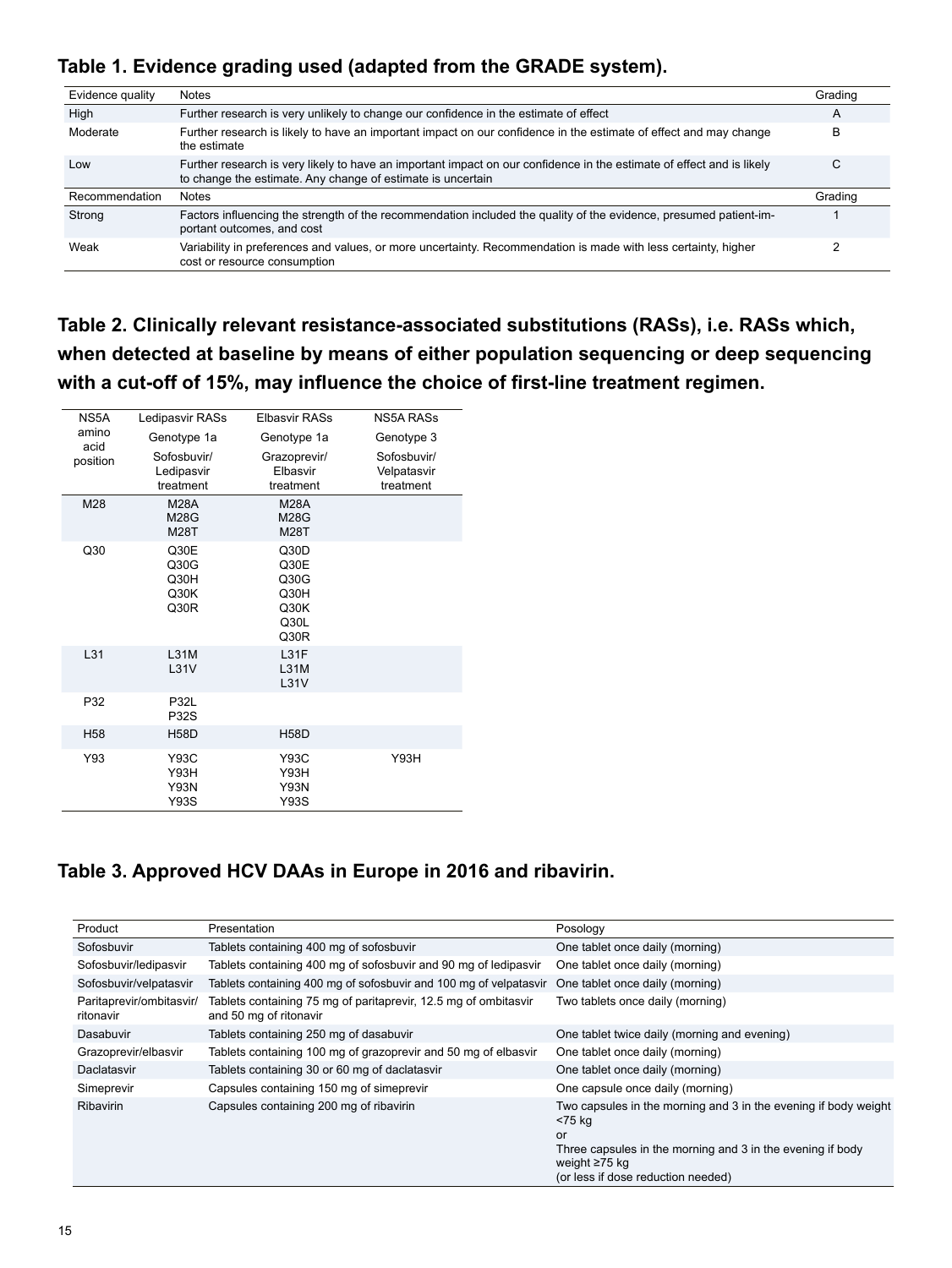#### **Table 4A. Drug-drug interactions between HCV DAAs and HIV antiretrovirals.**

|                               |                                                                        | SOF | SOF/LDV | SOF/VEL                  | 3D                        | GZR/EBR | <b>DCV</b> | <b>SIM</b> |
|-------------------------------|------------------------------------------------------------------------|-----|---------|--------------------------|---------------------------|---------|------------|------------|
|                               | Abacavir                                                               |     |         |                          |                           |         |            |            |
| NRTIS                         | Emtricitabine                                                          |     |         |                          |                           |         |            |            |
|                               | Lamivudine                                                             |     |         |                          |                           |         |            |            |
|                               | Tenofovir                                                              |     |         |                          |                           |         |            |            |
|                               | Efavirenz                                                              |     |         |                          |                           |         |            |            |
|                               | Etravirine                                                             |     |         |                          |                           |         |            |            |
| VNRTIS                        | Nevirapine                                                             |     |         |                          |                           |         |            |            |
|                               | Rilpivirine                                                            |     |         | $\blacktriangle^{\star}$ | ■                         |         |            |            |
|                               | Atazanavir; atazanavir/r; atazanavir/cobicistat                        |     |         | ⊾∗                       | $\blacksquare^{\ddagger}$ |         |            |            |
| Protease<br>inhibitors        | Darunavir/r; darunavir/cobicistat                                      |     |         | ▶*                       | ■                         |         |            |            |
|                               | Lopinavir/r                                                            |     |         | ▸∗                       | $\bullet$                 |         |            |            |
|                               | Dolutegravir                                                           |     |         |                          |                           |         |            |            |
|                               | Elvitegravir/cobicistat/emtricitabine/tenofovir<br>disoproxil fumarate |     |         | $\blacksquare^*$         |                           |         |            |            |
| Entry/Integrase<br>inhibitors | Elvitegravir/cobicistat/emtricitabine/tenofovir<br>alafenamide         |     |         |                          |                           |         |            |            |
|                               | Maraviroc                                                              |     |         |                          |                           |         |            |            |
|                               | Raltegravir                                                            |     |         |                          |                           |         |            |            |

SOF, sofosbuvir; SOF/LDV, sofosbuvir plus ledipasvir; SOF/VEL, sofosbuvir plus velpatasvir; 3D, ritonavir-boosted paritaprevir, plus ombitasvir and dasabuvir; GZR/EBR, grazoprevir plus elbasvir; DCV, daclatasvir; SIM, simeprevir; /r, ritonavir.

| Colour legend                                                                                                          |  |  |  |  |
|------------------------------------------------------------------------------------------------------------------------|--|--|--|--|
| No clinically significant interaction expected                                                                         |  |  |  |  |
| Potential interaction which may require a dosage adjustment, altered timing of administration or additional monitoring |  |  |  |  |
| These drugs should not be co-administered                                                                              |  |  |  |  |

Notes:

o Some drugs may require dose modifications dependent on hepatic function. Please refer to the product label for individual drugs for dosing advice.

o The symbol (green, amber, red) used to rank the clinical significance of the drug interaction is based on www.hep-druginteractions.org (University of Liverpool). For additional drug-drug interactions and for a more extensive range of drugs, detailed pharmacokinetic interaction data and dosage adjustments, refer to the above-mentioned website.

\* Known or anticipated increase in tenofovir concentrations in regimens containing tenofovir disoproxil fumarate. Caution and frequent renal monitoring.

ǂ Atazanavir/cobicistat and darunavir/cobicistat are contraindicated with 3D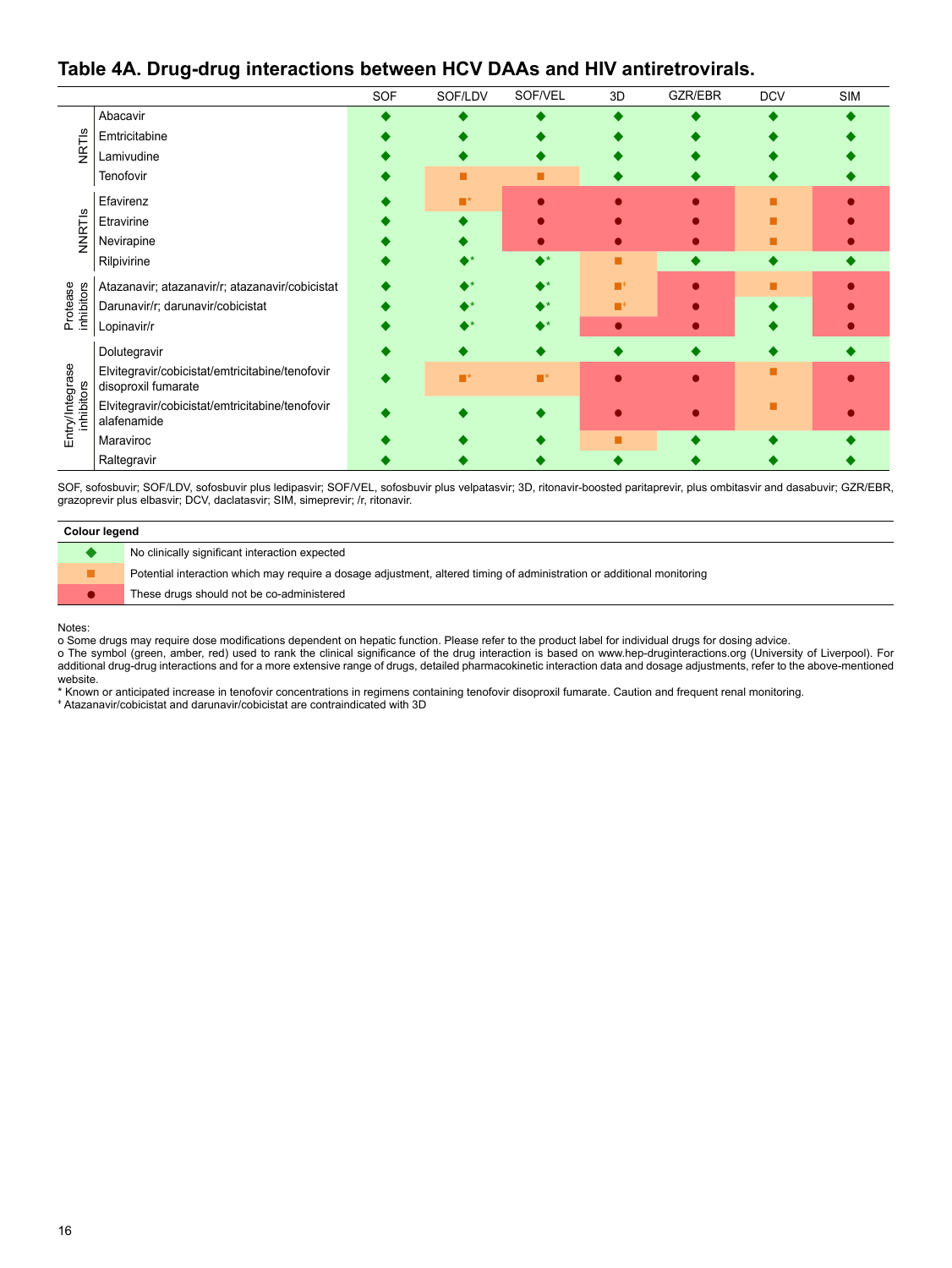#### **Table 4B. Drug-drug interactions between HCV DAAs and illicit recreational drugs.**

|                           | <b>SOF</b> | SOF/<br>LDV | SOF/<br><b>VEL</b> | 3D | GZR/<br><b>EBR</b> | <b>DCV</b> | <b>SIM</b> |
|---------------------------|------------|-------------|--------------------|----|--------------------|------------|------------|
| Amphetamine               |            |             |                    |    |                    |            |            |
| Cannabis                  |            |             |                    |    |                    |            |            |
| Cocaine                   |            |             |                    |    |                    |            |            |
| Diamorphine               |            |             |                    |    |                    |            |            |
| Diazepam                  |            |             |                    |    |                    |            |            |
| Gamma-<br>hydroxybutyrate |            |             |                    |    |                    |            |            |
| Ketamine                  |            |             |                    |    |                    |            |            |
| MDMA (ecstasy)            |            |             |                    |    |                    |            |            |
| Methamphetamine           |            |             |                    |    |                    |            |            |
| Phencyclidine (PCP)       |            |             |                    |    |                    |            |            |
| Temazepam                 |            |             |                    |    |                    |            |            |

SOF, sofosbuvir; SOF/LDV, sofosbuvir plus ledipasvir; SOF/VEL, sofosbuvir plus velpatasvir; 3D, ritonavir-boosted paritaprevir, plus ombitasvir and dasabuvir; GZR/ EBR, grazoprevir plus elbasvir; DCV, daclatasvir; SIM, simeprevir.

#### **Colour legend**

| No clinically significant interaction expected                                                                            |
|---------------------------------------------------------------------------------------------------------------------------|
| Potential interaction which may require a dosage adjustment,<br>altered timing of administration or additional monitoring |
| These drugs should not be co-administered                                                                                 |

#### Notes:

o Some drugs may require dose modifications dependent on hepatic function. Please refer to the product label for individual drugs for dosing advice.

o The symbol (green, amber, red) used to rank the clinical significance of the drug interaction is based on www.hep-druginteractions.org (University of Liverpool). For additional drug-drug interactions and for a more extensive range of drugs, detailed pharmacokinetic interaction data and dosage adjustments, refer to the abovementioned website.

#### **Table 4C. Drug-drug interactions between HCV DAAs and lipid lowering drugs.**

|              | <b>SOF</b> | SOF/<br>LDV | SOF/<br>VEL | 3D | GZR/<br><b>EBR</b> | <b>DCV</b> | <b>SIM</b> |
|--------------|------------|-------------|-------------|----|--------------------|------------|------------|
| Atorvastatin |            |             |             |    |                    |            |            |
| Bezafibrate  |            |             |             |    |                    |            |            |
| Ezetimibe    |            |             |             |    |                    |            |            |
| Fenofibrate  |            |             |             |    |                    |            |            |
| Fluvastatin  |            |             |             |    |                    |            |            |
| Gemfibrozil  |            |             |             |    |                    |            |            |
| Lovastatin   |            |             |             |    |                    |            |            |
| Pitavastatin |            |             |             |    |                    |            |            |
| Pravastatin  |            |             |             |    |                    |            |            |
| Rosuvastatin |            |             |             |    |                    |            |            |
| Simvastatin  |            |             |             |    |                    |            |            |

SOF, sofosbuvir; SOF/LDV, sofosbuvir plus ledipasvir; SOF/VEL, sofosbuvir plus velpatasvir; 3D, ritonavir-boosted paritaprevir, plus ombitasvir and dasabuvir; GZR/ EBR, grazoprevir plus elbasvir; DCV, daclatasvir; SIM, simeprevir

| Colour legend |                                                                                                                           |  |  |  |  |
|---------------|---------------------------------------------------------------------------------------------------------------------------|--|--|--|--|
|               | No clinically significant interaction expected                                                                            |  |  |  |  |
|               | Potential interaction which may require a dosage adjustment,<br>altered timing of administration or additional monitoring |  |  |  |  |
|               | These drugs should not be co-administered                                                                                 |  |  |  |  |
|               |                                                                                                                           |  |  |  |  |

Notes:

o Some drugs may require dose modifications dependent on hepatic function. Please refer to the product label for individual drugs for dosing advice.

o The symbol (green, amber, red) used to rank the clinical significance of the drug interaction is based on www.hep-druginteractions.org (University of Liverpool). For additional drug-drug interactions and for a more extensive range of drugs, detailed pharmacokinetic interaction data and dosage adjustments, refer to the abovementioned website.

#### **Table 4D. Drug-drug interactions between HCV DAAs and central nervous system drugs.**

|                  |                | <b>SOF</b> | SOF/<br>LDV | SOF/<br><b>VEL</b> | 3D | GZR/<br><b>EBR</b> | <b>DCV</b> | <b>SIM</b> |
|------------------|----------------|------------|-------------|--------------------|----|--------------------|------------|------------|
|                  | Amitriptyline  |            |             |                    |    |                    |            |            |
|                  | Citalopram     |            |             |                    |    |                    |            |            |
|                  | Duloxetine     |            |             |                    |    |                    |            |            |
|                  | Escitalopram   |            |             |                    |    |                    |            |            |
|                  | Fluoxetine     |            |             |                    |    |                    |            |            |
| Anti-depressants | Paroxetime     |            |             |                    |    |                    |            |            |
|                  | Sertraline     |            |             |                    |    |                    |            |            |
|                  | Trazodone      |            |             |                    |    |                    |            |            |
|                  | Trimipramine   |            |             |                    |    |                    |            |            |
|                  | Venlafaxine    |            |             |                    |    |                    |            |            |
|                  | Amisulpiride   |            |             |                    |    |                    |            |            |
|                  | Aripiprazole   |            |             |                    |    |                    |            |            |
|                  | Chlorpromazine |            |             |                    |    |                    |            |            |
|                  | Clozapine      |            |             |                    |    |                    |            |            |
| Anti-psychotics  | Flupentixol    |            |             |                    |    |                    |            |            |
|                  | Haloperidol    |            |             |                    |    |                    |            |            |
|                  | Olanzapine     |            |             |                    |    |                    |            |            |
|                  | Paliperidone   |            |             |                    |    |                    |            |            |
|                  | Quetiapine     |            |             |                    |    |                    |            |            |
|                  | Risperidone    |            |             |                    |    |                    |            |            |
|                  | Zuclopentixol  |            |             |                    |    |                    |            |            |

SOF, sofosbuvir; SOF/LDV, sofosbuvir plus ledipasvir; SOF/VEL, sofosbuvir plus velpatasvir; 3D, ritonavir-boosted paritaprevir, plus ombitasvir and dasabuvir; GZR/ EBR, grazoprevir plus elbasvir; DCV, daclatasvir; SIM, simeprevir.

| Colour legend   |                                                                                                                           |  |  |  |  |
|-----------------|---------------------------------------------------------------------------------------------------------------------------|--|--|--|--|
| <b>START OF</b> | No clinically significant interaction expected                                                                            |  |  |  |  |
|                 | Potential interaction which may require a dosage adjustment,<br>altered timing of administration or additional monitoring |  |  |  |  |
|                 | These drugs should not be co-administered                                                                                 |  |  |  |  |
|                 |                                                                                                                           |  |  |  |  |

Notes:

o Some drugs may require dose modifications dependent on hepatic function. Please refer to the product label for individual drugs for dosing advice.

o The symbol (green, amber, red) used to rank the clinical significance of the drug interaction is based on www.hep-druginteractions.org (University of Liverpool). For additional drug-drug interactions and for a more extensive range of drugs, detailed pharmacokinetic interaction data and dosage adjustments, refer to the abovementioned website.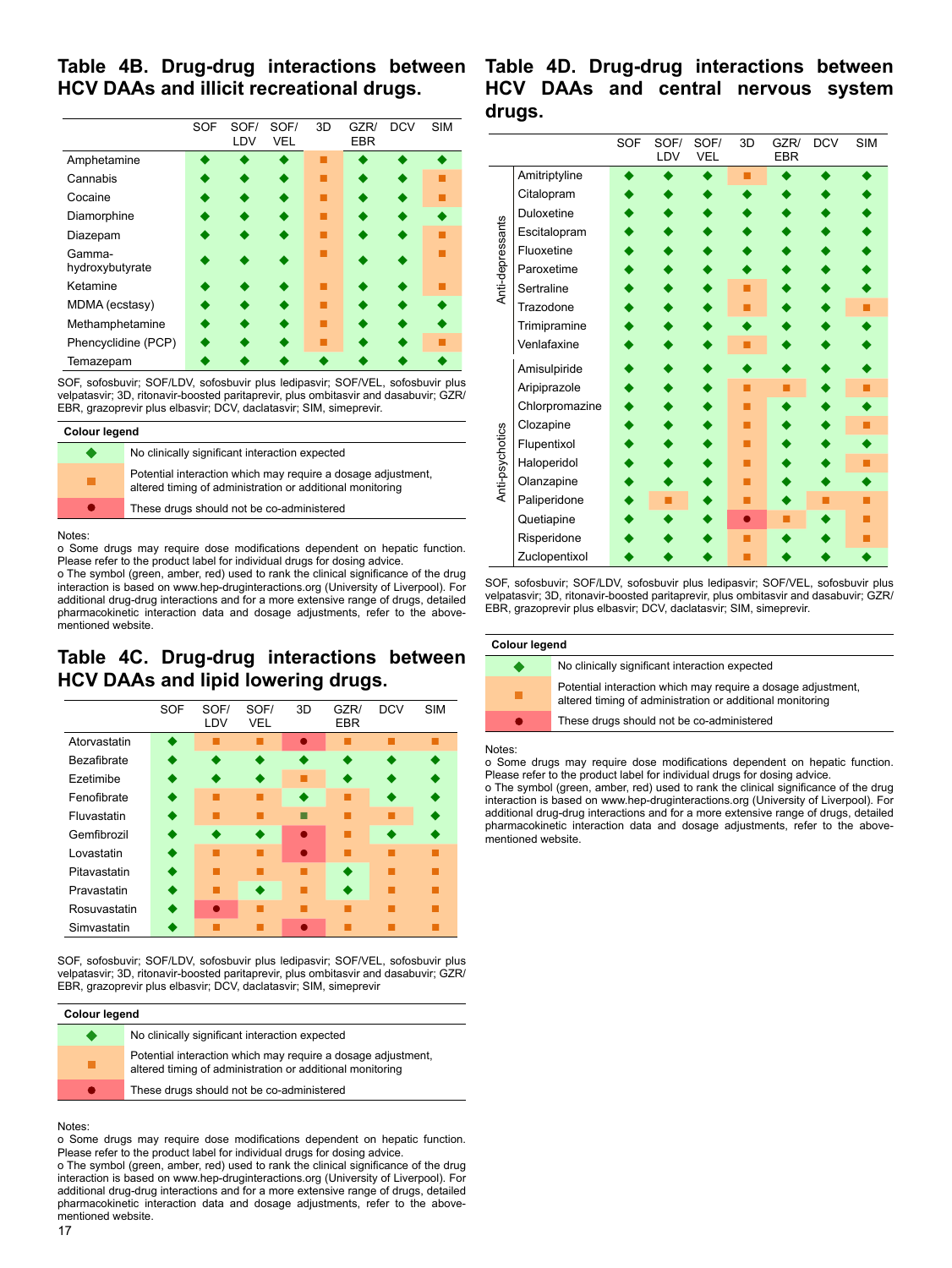#### **Table 4E. Drug-drug interactions between HCV DAAs and cardiovascular drugs.**



SOF, sofosbuvir; SOF/LDV, sofosbuvir plus ledipasvir; SOF/VEL, sofosbuvir plus velpatasvir; 3D, ritonavir-boosted paritaprevir, plus ombitasvir and dasabuvir; GZR/ EBR, grazoprevir plus elbasvir; DCV, daclatasvir; SIM, simeprevir.

| <b>Colour legend</b> |                                                                                                                           |  |  |  |  |
|----------------------|---------------------------------------------------------------------------------------------------------------------------|--|--|--|--|
| . .                  | No clinically significant interaction expected                                                                            |  |  |  |  |
|                      | Potential interaction which may require a dosage adjustment,<br>altered timing of administration or additional monitoring |  |  |  |  |
| $\bullet$            | These drugs should not be co-administered                                                                                 |  |  |  |  |
|                      |                                                                                                                           |  |  |  |  |

#### Notes:

o Some drugs may require dose modifications dependent on hepatic function. Please refer to the product label for individual drugs for dosing advice.

o The symbol (green, amber, red) used to rank the clinical significance of the drug interaction is based on www.hep-druginteractions.org (University of Liverpool). For additional drug-drug interactions and for a more extensive range of drugs, detailed pharmacokinetic interaction data and dosage adjustments, refer to the abovementioned website.

## **Table 4F. Drug-drug interactions between HCV DAAs and immunosuppressants.**

|               | SOF | SOF/<br>LDV | SOF/<br>VEL | 3D        | GZR/<br><b>EBR</b> | <b>DCV</b> | <b>SIM</b> |
|---------------|-----|-------------|-------------|-----------|--------------------|------------|------------|
| Azathioprine  |     |             |             |           |                    |            | ●          |
| Cyclosporine  |     | ▲           | $\bullet$   |           | ●                  | ♦          | $\bullet$  |
| Etanercept    |     | ▲           | ◆           | ◆         |                    |            | ◆          |
| Everolimus    | ▲   |             |             | $\bullet$ |                    |            |            |
| Mycophenolate | ◢   |             | ▲           |           |                    |            | ◆          |
| Sirolimus     |     |             |             |           |                    |            |            |
| Tacrolimus    |     |             |             |           |                    |            |            |

SOF, sofosbuvir; SOF/LDV, sofosbuvir plus ledipasvir; SOF/VEL, sofosbuvir plus velpatasvir; 3D, ritonavir-boosted paritaprevir, plus ombitasvir and dasabuvir; GZR/ EBR, grazoprevir plus elbasvir; DCV, daclatasvir; SIM, simeprevir

| Colour legend |  |
|---------------|--|
|---------------|--|

| $\bullet$ | No clinically significant interaction expected                                                                            |
|-----------|---------------------------------------------------------------------------------------------------------------------------|
|           | Potential interaction which may require a dosage adjustment,<br>altered timing of administration or additional monitoring |
|           | These drugs should not be co-administered                                                                                 |

#### Notes:

o Some drugs may require dose modifications dependent on hepatic function. Please refer to the product label for individual drugs for dosing advice.

o The symbol (green, amber, red) used to rank the clinical significance of the drug interaction is based on www.hep-druginteractions.org (University of Liverpool). For additional drug-drug interactions and for a more extensive range of drugs, detailed pharmacokinetic interaction data and dosage adjustments, refer to the abovementioned website.

## **Table 5. IFN-free combination treatment regimens available as valuable options for each HCV genotype.**

| Combination regimen                                          | Genotype 1 | Genotype 2     | Genotype 3     | Genotype 4 | Genotypes 5 and 6 |
|--------------------------------------------------------------|------------|----------------|----------------|------------|-------------------|
| Sofosbuvir + ribavirin                                       | No.        | Suboptimal     | Suboptimal     | No.        | No.               |
| Sofosbuvir/ledipasvir ± ribavirin                            | <b>Yes</b> | N <sub>o</sub> | N <sub>o</sub> | <b>Yes</b> | <b>Yes</b>        |
| Sofosbuvir/velpatasvir ± ribavirin                           | <b>Yes</b> | <b>Yes</b>     | Yes            | <b>Yes</b> | <b>Yes</b>        |
| Ombitasvir/paritaprevir/ritonavir + dasabuvir ±<br>ribavirin | <b>Yes</b> | No.            | <b>No</b>      | <b>No</b>  | No.               |
| Ombitasvir/paritaprevir/ritonavir ± ribavirin                | No.        | No.            | <b>No</b>      | <b>Yes</b> | No.               |
| Grazoprevir/elbasvir ± ribavirin                             | Yes        | <b>No</b>      | <b>No</b>      | <b>Yes</b> | No.               |
| Sofosbuvir + daclatasvir ± ribavirin                         | Yes        | <b>Yes</b>     | Yes            | <b>Yes</b> | Yes               |
| Sofosbuvir + simeprevir ± ribavirin                          | Suboptimal | <b>No</b>      | <b>No</b>      | <b>Yes</b> | No.               |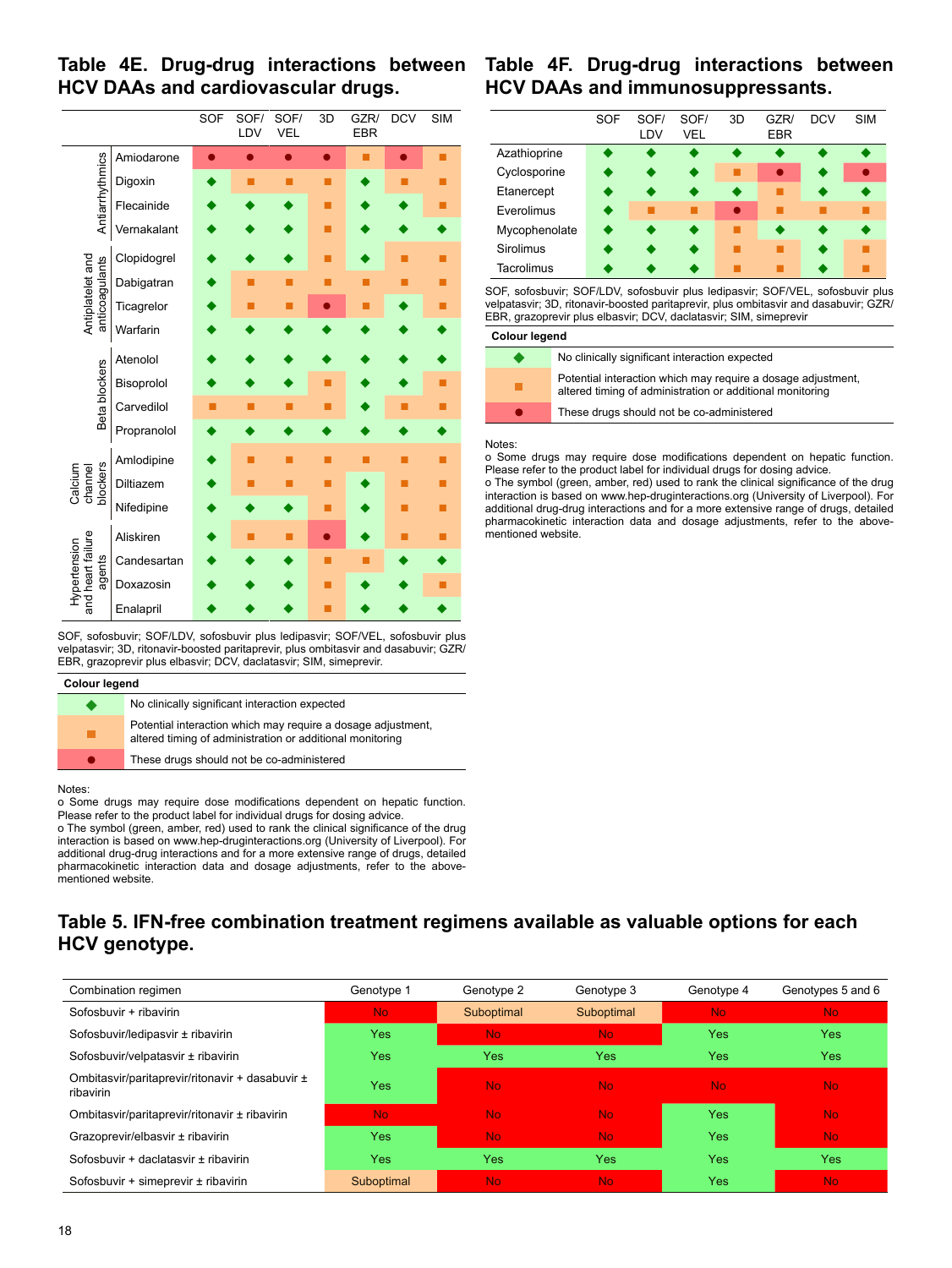**Table 6. Treatment recommendations for HCV-monoinfected or HCV/HIV coinfected patients with chronic hepatitis C without cirrhosis, including treatment-naïve patients and patients who failed on a treatment based on pegylated IFN-α and ribavirin (treatment-experienced, DAA-naïve patients).**

| Patients           | Treatment-naïve<br>or -experienced | Sofosbuvir/<br>ledipasvir                                            | Sofosbuvir/<br>velpatasvir                                                  | Ombitasvir/<br>paritaprevir/<br>ritonavir and<br>dasabuvir | Ombitasvir/<br>paritaprevir/<br>ritonavir | Grazoprevir/<br>elbasvir                                                                                                                                               | Sofosbuvir and<br>daclatasvir                                               | Sofosbuvir<br>and<br>simeprevir                         |
|--------------------|------------------------------------|----------------------------------------------------------------------|-----------------------------------------------------------------------------|------------------------------------------------------------|-------------------------------------------|------------------------------------------------------------------------------------------------------------------------------------------------------------------------|-----------------------------------------------------------------------------|---------------------------------------------------------|
| Genotype 1a        | Treatment-naïve                    | 8-12 wk, no<br>ribavirin                                             | 12 wk, no<br>ribavirin                                                      | 12 wk with<br>ribavirin                                    | <b>No</b>                                 | 12 wk, no<br>ribavirin if                                                                                                                                              | 12 wk, no<br>ribavirin                                                      | <b>No</b>                                               |
|                    | Treatment-<br>experienced          | 12 wk with<br>ribavirin <sup>a</sup><br>or<br>24 wk, no<br>ribavirin |                                                                             |                                                            |                                           | <b>HCV RNA</b><br>≤800,000 $(5.9)$<br>log) IU/ml<br>or<br>16 wk with<br>ribavirin if<br><b>HCV RNA</b><br>>800,000 (5.9<br>log) IU/mlb                                 | 12 wk with<br>ribavirin <sup>a</sup><br>or<br>24 wk, no<br>ribavirin        |                                                         |
| Genotype 1b        | Treatment-naïve                    | 8-12 wk, no<br>ribavirin                                             | 12 wk, no<br>ribavirin                                                      | 8-12 wk, no<br>ribavirin                                   | <b>No</b>                                 | 12 wk, no<br>ribavirin                                                                                                                                                 | 12 wk, no<br>ribavirin                                                      | <b>No</b>                                               |
|                    | Treatment-<br>experienced          | 12 wk, no<br>ribavirin                                               |                                                                             | 12 wk, no<br>ribavirin                                     |                                           |                                                                                                                                                                        |                                                                             |                                                         |
| Genotype 2         | <b>Both</b>                        | <b>No</b>                                                            | 12 wk, no<br>ribavirin                                                      | No.                                                        | <b>No</b>                                 | <b>No</b>                                                                                                                                                              | 12 wk, no<br>ribavirin                                                      | <b>No</b>                                               |
| Genotype 3         | Treatment-naïve                    | <b>No</b>                                                            | 12 wk, no<br>ribavirin                                                      | No.                                                        | No.                                       | <b>No</b>                                                                                                                                                              | 12 wk, no<br>ribavirin                                                      | No.                                                     |
|                    | Treatment-<br>experienced          |                                                                      | 12 wk with<br>ribavirin <sup>c</sup><br><b>or</b><br>24 wk, no<br>ribavirin |                                                            |                                           |                                                                                                                                                                        | 12 wk with<br>ribavirin <sup>c</sup><br><b>or</b><br>24 wk, no<br>ribavirin |                                                         |
| Genotype 4         | Treatment-naïve                    | 12 wk, no<br>ribavirin                                               | 12 wk, no<br>ribavirin                                                      | No.                                                        | 12 wk with<br>ribavirin                   | 12 wk, no<br>ribavirin                                                                                                                                                 | 12 wk, no<br>ribavirin                                                      | 12 wk, no<br>ribavirin                                  |
|                    | Treatment-<br>experienced          | 12 wk with<br>ribavirin<br>or<br>24 wk, no<br>ribavirin              |                                                                             |                                                            |                                           | 12 wk, no<br>ribavirin if<br><b>HCV RNA</b><br>≤800,000 (5.9<br>log) IU/ml<br><b>or</b><br>16 wk with<br>ribavirin if<br><b>HCV RNA</b><br>>800,000 (5.9<br>log) IU/ml | 12 wk with<br>ribavirin<br>or<br>24 wk, no<br>ribavirin                     | 12 wk with<br>ribavirin<br>or<br>24 wk, no<br>ribavirin |
| Genotype 5<br>or 6 | Treatment-naïve                    | 12 wk, no<br>ribavirin                                               | 12 wk, no<br>ribavirin                                                      | No.                                                        | <b>No</b>                                 | <b>No</b>                                                                                                                                                              | 12 wk, no<br>ribavirin                                                      | <b>No</b>                                               |
|                    | Treatment-<br>experienced          | 12 wk with<br>ribavirin<br>or<br>24 wk, no<br>ribavirin              |                                                                             |                                                            |                                           |                                                                                                                                                                        | 12 wk with<br>ribavirin<br>or<br>24 wk, no<br>ribavirin                     |                                                         |

a Add ribavirin only in patients with RASs that confer high-level resistance to NS5A inhibitors at baseline if RAS testing available. <sup>ь</sup>Prolong to 16 weeks and add ribavirin only in patients with RASs that confer resistance to elbasvir at baseline if RAS testing available.<br>°Add ribavirin only in patients with NS5A RASs Y93H at baseline if RAS testing a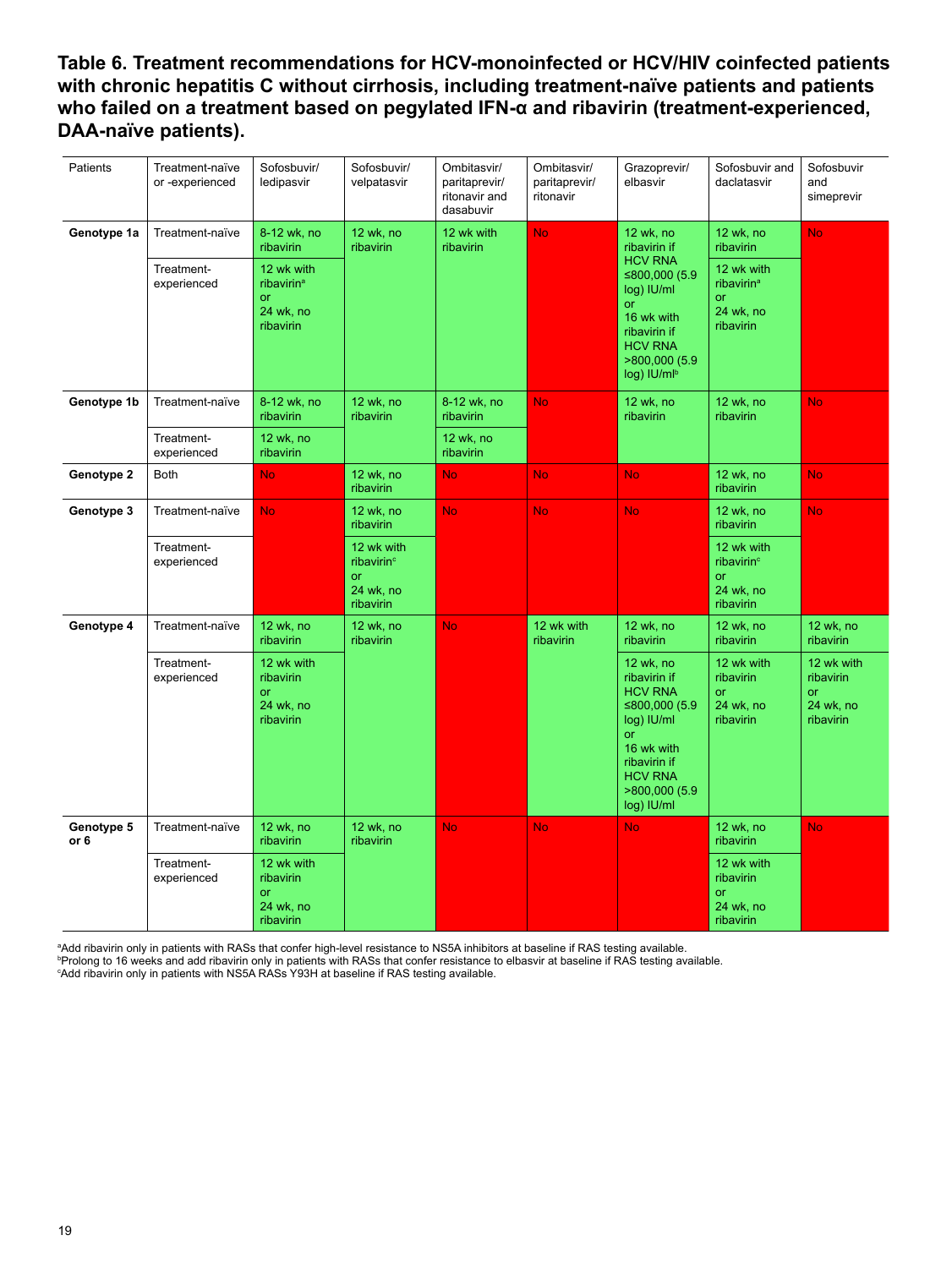**Table 7. Treatment recommendations for HCV-monoinfected or HCV/HIV coinfected patients**  with chronic hepatitis C with compensated (Child-Pugh A) cirrhosis, including treatment**naïve patients and patients who failed on a treatment based on pegylated IFN-α and ribavirin (treatment-experienced, DAA-naïve patients).**

| Patients           | Treatment-naïve or<br>-experienced | Sofosbuvir/<br>ledipasvir                                            | Sofosbuvir/<br>velpatasvir                                    | Ombitasvir/<br>paritaprevir/<br>ritonavir and<br>dasabuvir | Ombitasvir/<br>paritaprevir/<br>ritonavir | Grazoprevir/<br>elbasvir                                                                                                                                           | Sofosbuvir<br>and<br>daclatasvir                                            | Sofosbuvir<br>and<br>simeprevir                                |
|--------------------|------------------------------------|----------------------------------------------------------------------|---------------------------------------------------------------|------------------------------------------------------------|-------------------------------------------|--------------------------------------------------------------------------------------------------------------------------------------------------------------------|-----------------------------------------------------------------------------|----------------------------------------------------------------|
| Genotype 1a        | Treatment-naïve                    | 12 wk, no<br>ribavirin                                               | 12 wk, no<br>ribavirin                                        | 24 wk with<br>ribavirin                                    | <b>No</b>                                 | 12 wk, no<br>ribavirin if                                                                                                                                          | 12 wk, no<br>ribavirin                                                      | <b>No</b>                                                      |
|                    | Treatment-experienced              | 12 wk with<br>ribavirin <sup>a</sup><br>or<br>24 wk, no<br>ribavirin |                                                               |                                                            |                                           | <b>HCV RNA</b><br>≤800,000 (5.9<br>log) IU/ml<br>or<br>16 wk with<br>ribavirin if<br><b>HCV RNA</b><br>>800,000 (5.9<br>log) IU/mlb                                | 12 wk with<br>ribavirin <sup>a</sup><br><b>or</b><br>24 wk, no<br>ribavirin |                                                                |
| Genotype 1b        | Treatment-naïve                    | 12 wk, no                                                            | 12 wk, no                                                     | 12 wk, no                                                  | <b>No</b>                                 | 12 wk, no                                                                                                                                                          | 12 wk, no                                                                   | <b>No</b>                                                      |
|                    | Treatment-experienced              | ribavirin                                                            | <b>ribavirin</b>                                              | ribavirin                                                  |                                           | <b>ribavirin</b>                                                                                                                                                   | ribavirin                                                                   |                                                                |
| Genotype 2         | <b>Both</b>                        | <b>No</b>                                                            | 12 wk, no<br>ribavirin                                        | No.                                                        | <b>No</b>                                 | <b>No</b>                                                                                                                                                          | 12 wk, no<br>ribavirin                                                      | <b>No</b>                                                      |
| Genotype 3         | Treatment-naïve                    | <b>No</b>                                                            | 12 wk with                                                    | <b>No</b>                                                  | <b>No</b>                                 | <b>No</b>                                                                                                                                                          | 24 wk with                                                                  | <b>No</b>                                                      |
|                    | Treatment-experienced              |                                                                      | ribavirin <sup>c</sup><br><b>or</b><br>24 wk, no<br>ribavirin |                                                            |                                           |                                                                                                                                                                    | ribavirin                                                                   |                                                                |
| Genotype 4         | Treatment-naïve                    | 12 wk, no<br>ribavirin                                               | 12 wk, no<br>ribavirin                                        | <b>No</b>                                                  | 12 wk with<br>ribavirin                   | 12 wk, no<br>ribavirin                                                                                                                                             | 12 wk, no<br>ribavirin                                                      | 12 wk, no<br>ribavirin                                         |
|                    | Treatment-experienced              | 12 wk with<br>ribavirin<br>or<br>24 wk, no<br>ribavirin              |                                                               |                                                            |                                           | 12 wk, no<br>ribavirin if<br><b>HCV RNA</b><br>≤800,000 $(5.9)$<br>log) IU/ml<br>or<br>16 wk with<br>ribavirin if<br><b>HCV RNA</b><br>>800,000 (5.9<br>log) IU/ml | 12 wk with<br>ribavirin<br><b>or</b><br>24 wk, no<br>ribavirin              | 12 wk with<br>ribavirin<br><b>or</b><br>24 wk, no<br>ribavirin |
| Genotype 5<br>or 6 | Treatment-naïve                    | 12 wk, no<br>ribavirin                                               | 12 wk, no<br>ribavirin                                        | <b>No</b>                                                  | <b>No</b>                                 | No.                                                                                                                                                                | 12 wk, no<br>ribavirin                                                      | <b>No</b>                                                      |
|                    | Treatment-experienced              | 12 wk with<br>ribavirin<br><b>or</b><br>24 wk, no<br>ribavirin       |                                                               |                                                            |                                           |                                                                                                                                                                    | 12 wk with<br>ribavirin<br><b>or</b><br>24 wk, no<br>ribavirin              |                                                                |

a Add ribavirin only in patients with RASs that confer high-level resistance to NS5A inhibitors at baseline if RAS testing available. <sup>ь</sup>Prolong to 16 weeks and add ribavirin only in patients with RASs that confer resistance to elbasvir at baseline if RAS testing available.<br>°Add ribavirin only in patients with NS5A RASs Y93H at baseline if RAS testing a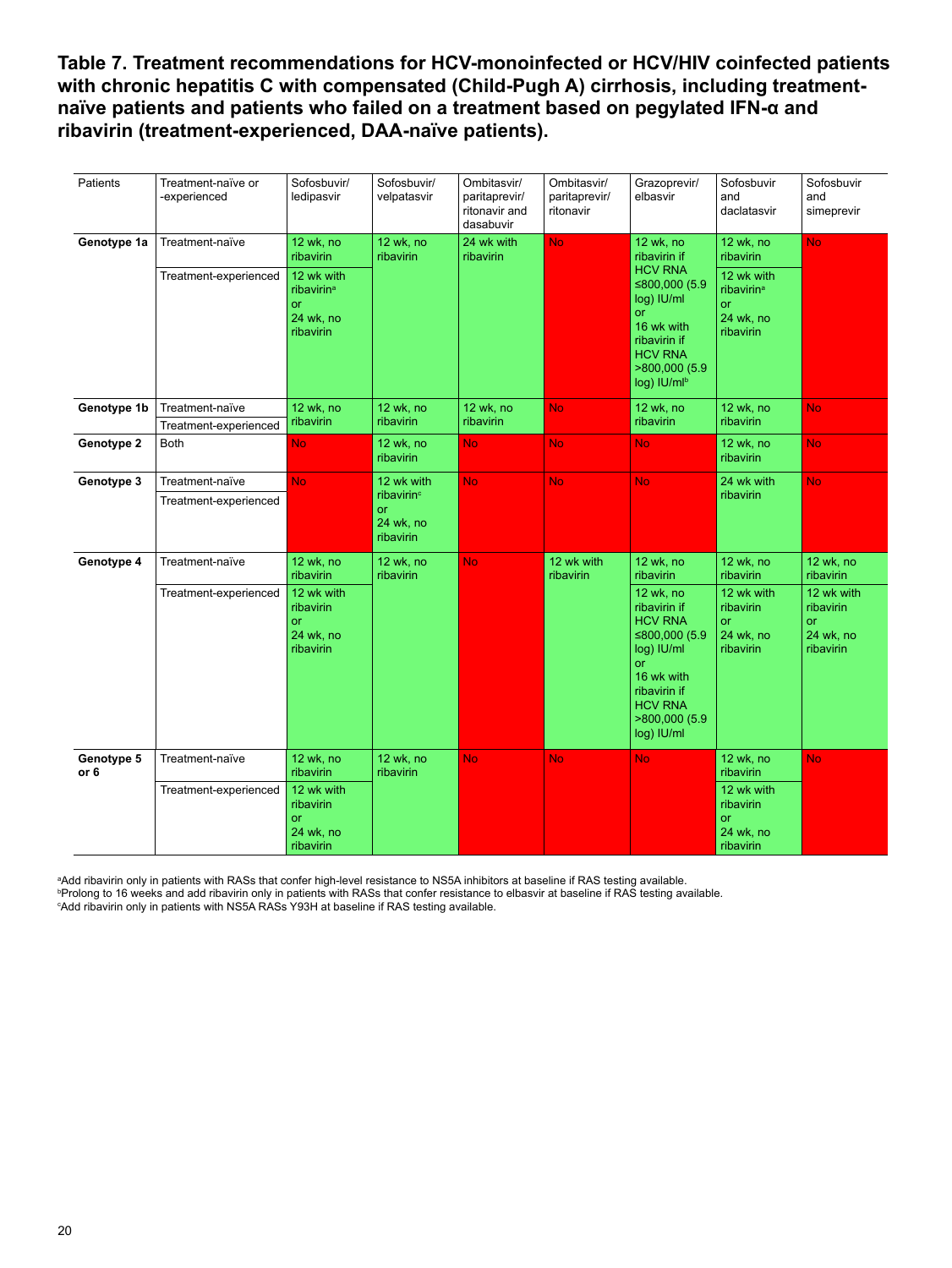**Table 8. RASs shown to confer reduced susceptibility to the corresponding drug classes in in vitro assays and/or selected in patients who failed to achieve SVR on IFN-free regimens. These RASs and a number of other substitutions at the same positions may be present at retreatment baseline in patients who failed to achieve SVR, suggesting reduced susceptibility to drug(s) from the corresponding class(es) that may help guide retreatment decisions. Adapted from [30]**

| Drug class                    | Amino    |                               | Genotype/subtype              |                 |          |               |             |                 |
|-------------------------------|----------|-------------------------------|-------------------------------|-----------------|----------|---------------|-------------|-----------------|
|                               | acid     |                               |                               |                 |          |               |             |                 |
|                               | position | 1a                            | 1b                            | $\overline{2}$  | 3        | 4             | 5           | 6               |
| <b>Nucleotide</b><br>analogue | 159      | L159F                         | L159F                         | L159F           | L159F    |               |             |                 |
| (sofosbuvir)                  | 282      | <b>S282T/R</b>                | S282T                         | S282T           | S282T    | S282T         | S282T       |                 |
|                               | 320      | L320I/F/V                     |                               |                 |          |               |             |                 |
|                               | 321      | V321A                         |                               |                 | V321A    |               |             |                 |
| NS5A                          | 24       | K24G/N/R                      |                               | <b>T24A</b>     |          |               |             | Q24H            |
| inhibitors                    | 26       | <b>K26E</b>                   |                               |                 |          |               |             |                 |
|                               | 28       | M28A/G/T/S/V                  | <b>L28M/T</b>                 | L/F28M/V/S M28T |          | <b>L28S/V</b> | <b>L28I</b> | <b>F28L</b>     |
|                               | 29       |                               | <b>P29S</b>                   |                 |          |               |             |                 |
|                               | 30       | Q30C/D/E/G/H/I/K/L/Q/R/S/T/Y  | R30G/H/P/Q/R                  | L30H/S          | A30K/S   | L30H          |             |                 |
|                               | 31       | L31I/F/M/P/V                  | L31F/I/M/V                    | L31M/V          | L31I/M/V | L31I/M        | L31V        | L31M/V          |
|                               | 32       | <b>P32L/S</b>                 | P32F/L/S                      |                 |          |               |             | <b>P32L/S</b>   |
|                               | 38       | S38F                          |                               |                 |          |               |             |                 |
|                               | 58       | H58D/L/R                      | <b>P58D/S</b>                 |                 |          | <b>T58P/S</b> |             | <b>T58A/N/S</b> |
|                               | 62       |                               | Q/EG2D                        |                 |          |               |             |                 |
|                               | 92       | A92K/T                        | A92K                          |                 |          |               |             |                 |
|                               | 93       | Y93C/F/H/L/N/R/S/T/W          | <b>Y93C/H/N/S</b>             | Y93H            | Y93H     | <b>Y93H/R</b> |             | V36I            |
| Protease                      | 36       | V36A/C/G/L/M                  | V36A/C/G/L/M                  |                 |          |               |             |                 |
| inhibitors                    | 41       | Q41R                          | Q41R                          |                 |          |               |             |                 |
|                               | 43       | F43L                          | F43I/S/V                      |                 |          |               |             |                 |
|                               | 54       | <b>T54A/S</b>                 | <b>T54A/C/G/S</b>             |                 |          |               |             |                 |
|                               | 55       | <b>V55A/I</b>                 | V55A                          |                 |          |               |             |                 |
|                               | 56       | <b>Y56H</b>                   | <b>Y56H/L</b>                 | <b>Y56H</b>     |          | <b>Y56H</b>   |             | Y56H            |
|                               | 80       | Q80H/K/L/R                    | Q80H/K/L/R                    |                 |          |               |             | <b>L80K/Q</b>   |
|                               | 122      | S122G/R                       | S122D/G/I/N/R/T               |                 |          |               |             | S122T           |
|                               | 155      | R155G/I/K/M/S/T/W             | R155C/G/I/K/Q/M/S/T/W         |                 |          |               |             |                 |
|                               | 156      | A156S/T/V                     | A156G/F/S/T/V                 |                 |          |               |             |                 |
|                               | 158      | V <sub>158</sub>              | V158I                         |                 |          |               |             |                 |
|                               | 168      | D168A/C/E/F/G/H/I/K/L/N/T/V/Y | D168A/C/E/F/G/H/I/K/L/N/T/V/Y |                 | Q168R    | D168V         |             | D168E/Y         |
|                               | 170      | I/V170F/T/V                   | I/V170A/L/T                   |                 |          |               |             | <b>I170V</b>    |
|                               | 175      |                               | M175L                         |                 |          |               |             |                 |
| Non-                          | 314      | L314H                         |                               |                 |          |               |             |                 |
| nucleoside                    | 316      | C316Y                         | C316H/N/Y/W                   |                 |          |               |             |                 |
| palm-1<br>inhibitor           | 368      |                               | S368T                         |                 |          |               |             |                 |
| (dasabuvir)                   | 411      |                               | <b>N411S</b>                  |                 |          |               |             |                 |
|                               | 414      | M414I/T/V                     | M414I/T/V                     |                 |          |               |             |                 |
|                               | 445      |                               | C445F/Y                       |                 |          |               |             |                 |
|                               | 446      | E446K/Q                       |                               |                 |          |               |             |                 |
|                               | 448      | <b>Y448C/H</b>                | <b>Y448C/H</b>                |                 |          |               |             |                 |
|                               | 451      | C451R                         |                               |                 |          |               |             |                 |
|                               | 553      | A553T                         | A553V                         |                 |          |               |             |                 |
|                               | 554      | G554S                         | G554S                         |                 |          |               |             |                 |
|                               | 555      | Y555H                         |                               |                 |          |               |             |                 |
|                               | 556      | S556G/R                       | <b>S556G/R</b>                |                 |          |               |             |                 |
|                               | 557      | G557R                         |                               |                 |          |               |             |                 |
|                               | 558      | G558R                         | G558R                         |                 |          |               |             |                 |
|                               | 559      | D559G/N                       | D559G/N                       |                 |          |               |             |                 |
|                               | 561      | Y561H/N                       |                               |                 |          |               |             |                 |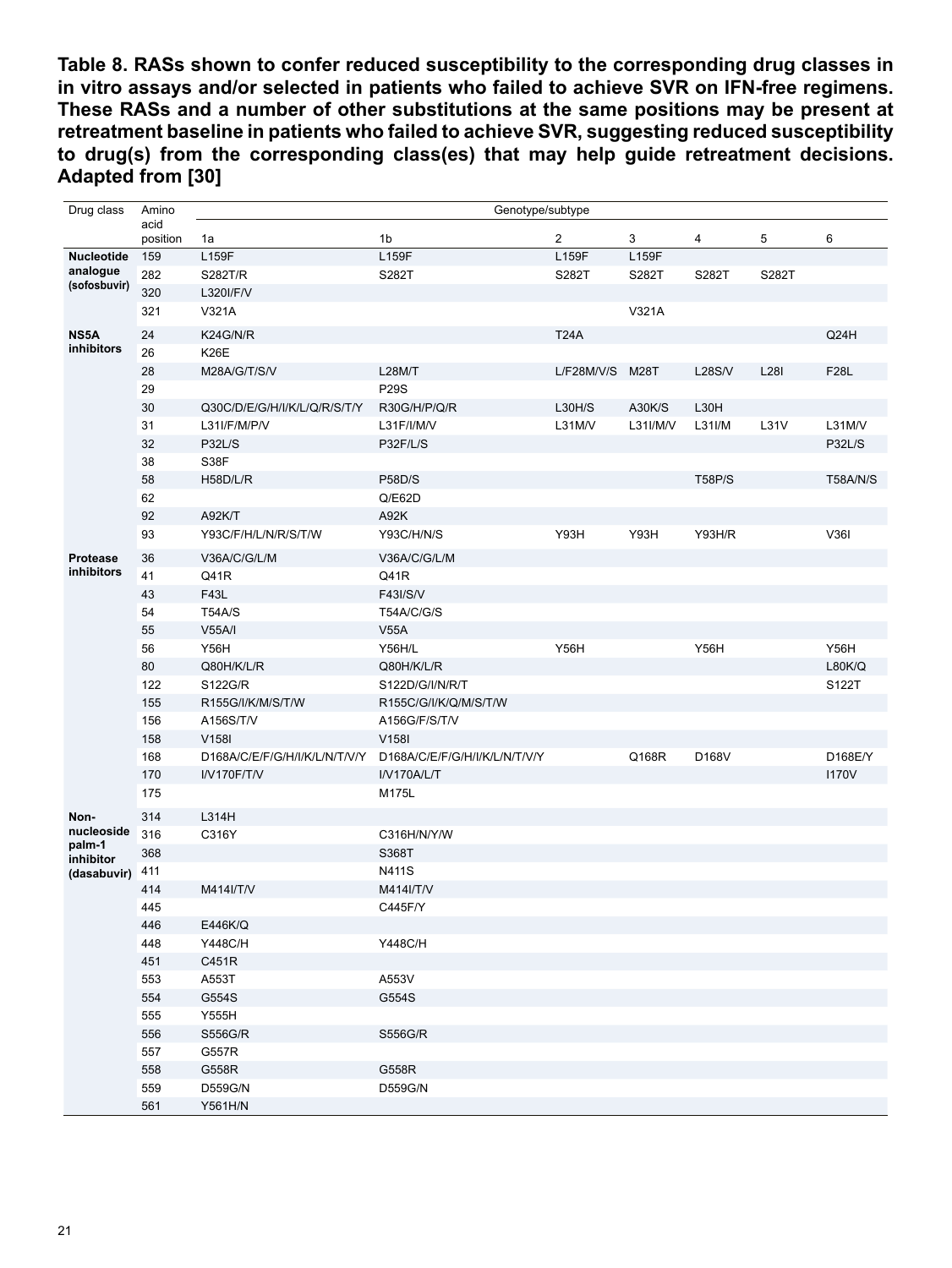Table 9. Treatment recommendations for retreatment of HCV-monoinfected or HCV/HIV coinfected patients with chronic hepatitis<br>C who failed to achieve an SVR on prior antiviral therapy containing one or several DAA(s). Curre 22**Table 9. Treatment recommendations for retreatment of HCV-monoinfected or HCV/HIV coinfected patients with chronic hepatitis C who failed to achieve an SVR on prior antiviral therapy containing one or several DAA(s). Currently, there is limited data to firmly support these retreatment recommendations, which are based on indirect evidence and consideration of HCV genotype,**  known resistance profiles of the previously administered drugs, number of drugs used, use of ribavirin, treatment duration **known resistance profiles of the previously administered drugs, number of drugs used, use of ribavirin, treatment duration**

| daclatasvir<br>Sofosbuvir<br>simeprevir<br>plus<br>plus                         | $\frac{1}{2}$                                                                    | $\frac{1}{2}$                                                                                                                                                                                                                                      | $\frac{1}{2}$                                                                                                | $\frac{9}{2}$                                                                                       | $\frac{1}{2}$                                                                                                                                                                                                                             |
|---------------------------------------------------------------------------------|----------------------------------------------------------------------------------|----------------------------------------------------------------------------------------------------------------------------------------------------------------------------------------------------------------------------------------------------|--------------------------------------------------------------------------------------------------------------|-----------------------------------------------------------------------------------------------------|-------------------------------------------------------------------------------------------------------------------------------------------------------------------------------------------------------------------------------------------|
| grazoprevir/<br>elbasvir<br>Sofosbuvir<br>plus                                  | $\frac{1}{2}$                                                                    | $\frac{1}{2}$                                                                                                                                                                                                                                      | $\frac{1}{2}$                                                                                                | $\frac{1}{2}$                                                                                       | $\frac{1}{2}$                                                                                                                                                                                                                             |
| paritaprevir/<br>Sofosbuvir<br>ombitasvir/<br>ritonavir<br>plus                 | $\frac{1}{2}$                                                                    | $\frac{1}{2}$                                                                                                                                                                                                                                      | $\frac{1}{2}$                                                                                                | $\frac{1}{2}$                                                                                       | $\frac{1}{2}$                                                                                                                                                                                                                             |
| ritonavir and<br>paritaprevir<br>ombitasvir/<br>Sofosbuvir<br>dasabuvir<br>plus | $\frac{1}{2}$                                                                    | $\frac{1}{2}$                                                                                                                                                                                                                                      | $\frac{1}{2}$                                                                                                | $\frac{1}{2}$                                                                                       | $\frac{1}{2}$                                                                                                                                                                                                                             |
| Sofosbuvir<br>simeprevir<br>and                                                 | $\frac{1}{2}$                                                                    | 12 wk with<br>24 wk with<br>ribavirin<br>ribavirin<br>$(F0-F2)$<br>$(F3 - F4)$<br>ă                                                                                                                                                                | $\frac{9}{2}$                                                                                                | $\frac{9}{2}$                                                                                       | 12 wk with<br>24 wk with<br>ribavirin<br>ribavirin<br>$(F0-F2)$<br>$(F3-F4)$<br>ă                                                                                                                                                         |
| daclatasvir<br>Sofosbuvir<br>and                                                | 12 wk with<br>ribavirin                                                          | 12 wk with<br>24 wk with<br>ribavirin<br>ribavirin<br>$(F0-F2)$<br>$(F3 - F4)$<br>ă                                                                                                                                                                | 12 wk with<br>24 wk with<br>ribavirin<br>ribavirin<br>$(F0-F2)$<br>$(F3 - F4)$<br>ă                          | 24 wk with<br>12 wk with<br>ribavirin<br>ribavirin<br>$(F3 - F4)$<br>$(F0 - F2)$<br>ð               | 12 wk with<br>24 wk with<br>ribavirin<br>ribavirin<br>(F3-F4)<br>$(F0-F2)$<br>ă                                                                                                                                                           |
| Grazoprevir/<br>Elbasvir                                                        | $\frac{1}{2}$                                                                    | (F0-F2 with<br>HCV RNA<br>>800,000<br>(F0-F2 with<br>HCV RNA<br>$(5.9 log)$ IU/<br>12 wk with<br>24 wk with<br><b>≤800,000</b><br>IU/ml and<br>ribavirin<br>ribavirin<br>$(5.9 \log)$<br>F3-F4)<br>$\widehat{\overline{E}}$<br>$\overline{\sigma}$ | $\frac{1}{2}$                                                                                                | $\frac{9}{2}$                                                                                       | (F0-F2 with<br>HCV RNA<br>≤800,000<br>$(5.9 log)$ IU/<br>(F0-F2 with<br>HCV RNA<br>12 wk with<br>24 wk with<br>>800,000<br>IU/ml and<br>ribavirin<br>ribavirin<br>(5.9 <sub>log</sub> )<br>F3-F4)<br>$\widehat{\overline{\epsilon}}$<br>ă |
| paritaprevir/<br>Ombitasvir/<br>ritonavir                                       | $\frac{1}{2}$                                                                    | $\frac{1}{2}$                                                                                                                                                                                                                                      | $\frac{1}{2}$                                                                                                | $\frac{9}{2}$                                                                                       | 12 wk with<br>24 wk with<br>ribavirin<br>$(FO-F2)$<br>$(F3 - F4)$<br>ă                                                                                                                                                                    |
| ritonavir and<br>dasabuvir<br>paritaprevir/<br>Ombitasvir/                      | $\frac{1}{2}$                                                                    | 12 wk with<br>24 wk with<br>ribavirin<br>ribavirin<br>$(F0-F2)$<br>$(F3 - F4)$<br>ă                                                                                                                                                                | $\frac{9}{2}$                                                                                                | $\frac{1}{2}$                                                                                       | $\frac{1}{2}$                                                                                                                                                                                                                             |
| Sofosbuvir/<br>velpatasvir                                                      | 12 wk with<br>ribavirin                                                          | 12 wk with<br>24 wk with<br>ribavirin<br>ribavirin<br>$(F3 - F4)$<br>$(F0-F2)$<br>$\overline{\sigma}$                                                                                                                                              | 12 wk with<br>24 wk with<br>ribavirin<br>ribavirin<br>(F3-F4)<br>$(F0 - F2)$<br>$\overleftarrow{\mathrm{o}}$ | 12 wk with<br>24 wk with<br>ribavirin<br>(F3-F4)<br>ribavirin<br>$(F0 - F2)$<br>$\overline{\sigma}$ | 12 wk with<br>24 wk with<br>ribavirin<br>ribavirin<br>(F3-F4)<br>$(F0 - F2)$<br>$\overline{\sigma}$                                                                                                                                       |
| Sofosbuvir/<br>ledipasvir                                                       | 12 wk with<br>ribavirin                                                          | 12 wk with<br>24 wk with<br>ribavirin<br>ribavirin<br>$(F3 - F4)$<br>$(F0-F2)$<br>ă                                                                                                                                                                | $\frac{1}{2}$                                                                                                | $\frac{9}{2}$                                                                                       | 12 wk with<br>24 wk with<br>ribavirin<br>ribavirin<br>$(F3 - F4)$<br>$(F0-F2)$<br>ŏ                                                                                                                                                       |
| Geno-<br>type                                                                   | $\overline{ }$                                                                   | $\overline{\phantom{0}}$                                                                                                                                                                                                                           | $\sim$                                                                                                       | S                                                                                                   | 4                                                                                                                                                                                                                                         |
| Failed treatment                                                                | PeglFN-a with<br>boceprevir, or<br>ribavirin and<br>telaprevir, or<br>simeprevir | sofosbuvir plus<br>PeglFN-a and<br>sofosbuvir plus<br>ribavirin, or<br>Sofosbuvir<br>alone, or<br>ribavirin                                                                                                                                        |                                                                                                              |                                                                                                     |                                                                                                                                                                                                                                           |